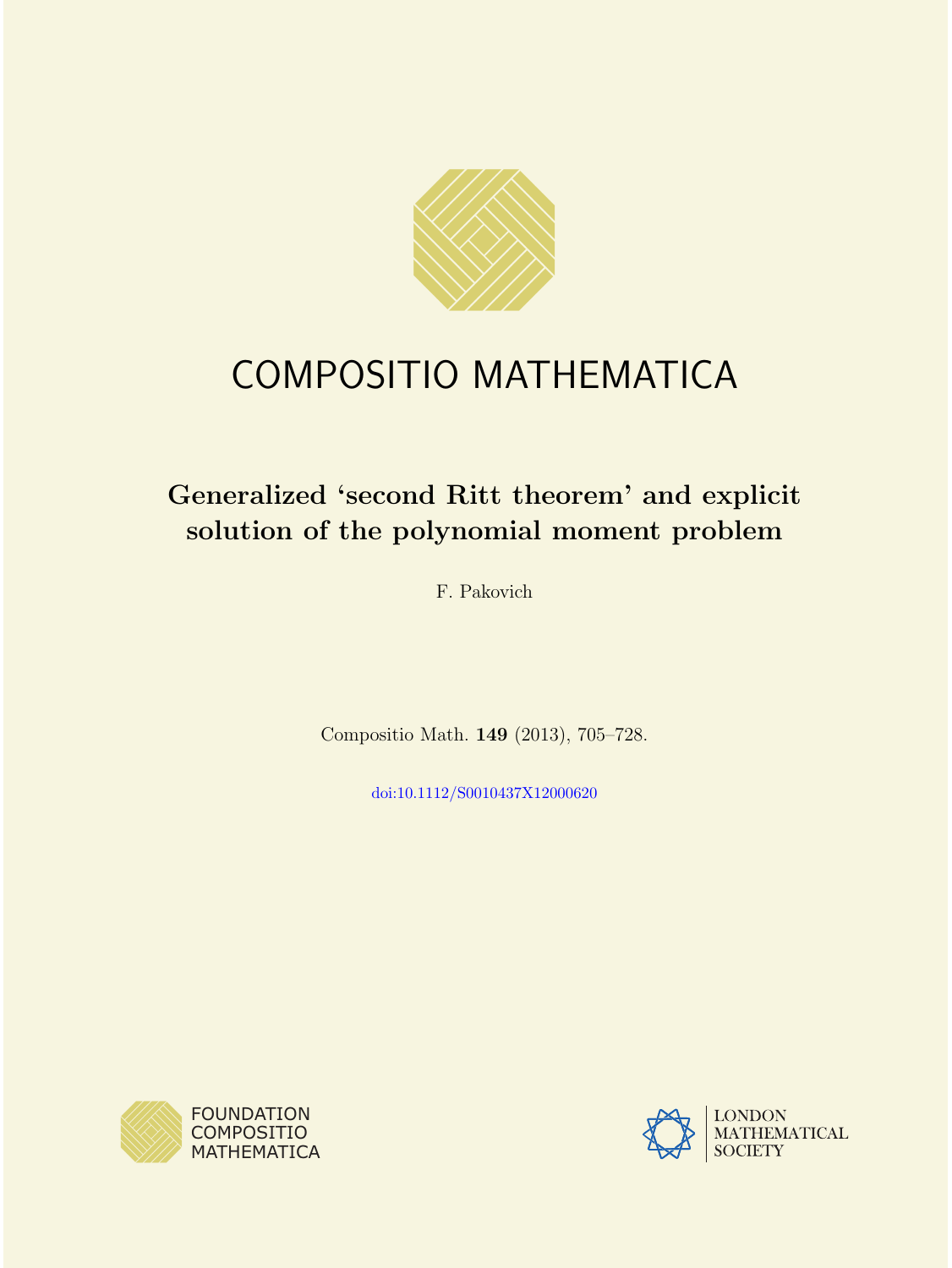

# Generalized 'second Ritt theorem' and explicit solution of the polynomial moment problem

F. Pakovich

# **ABSTRACT**

In the recent paper by Pakovich and Muzychuk [Solution of the polynomial moment problem, Proc. Lond. Math. Soc. (3) 99 (2009), 633–657] it was shown that any solution of 'the polynomial moment problem', which asks to describe polynomials Q orthogonal to all powers of a given polynomial P on a segment, may be obtained as a sum of so-called 'reducible' solutions related to different decompositions of P into a composition of two polynomials of lower degrees. However, the methods of that paper do not permit us to estimate the number of necessary reducible solutions or to describe them explicitly. In this paper we provide a description of polynomial solutions of the functional equation  $P_1 \circ W_1 = P_2 \circ W_2 = \cdots = P_r \circ W_r$ , and on this base describe solutions of the polynomial moment problem in an explicit form suitable for applications.

### 1. Introduction

About a decade ago, in the series of papers [\[BFY98,](#page-23-0) [BFY99,](#page-23-1) [BFY00a,](#page-23-2) [BFY00b\]](#page-23-3) the following 'polynomial moment problem' was posed: for a given complex polynomial P and complex numbers  $a, b$  describe polynomials  $Q$  satisfying the system of equations

<span id="page-1-1"></span>
$$
\int_{a}^{b} P^{k} dQ = 0, \quad k \geqslant 0. \tag{1}
$$

Despite its rather classical and simple setting this problem turned out to be quite difficult and was intensively studied in many recent papers (see, e.g., [\[BFY99,](#page-23-1) [BFY00a,](#page-23-2) [BFY00b,](#page-23-3) [BFY01,](#page-23-4) [Chr00,](#page-23-5) [Pak03b,](#page-23-6) [Pak02,](#page-23-7) [Pak03a,](#page-23-8) [Pak04,](#page-23-9) [Pak05,](#page-23-10) [PM09,](#page-23-11) [PRY04,](#page-23-12) [Roy01\]](#page-23-13)).

The main motivation for the study of the polynomial moment problem is its relation with the center problem for the Abel differential equation

<span id="page-1-0"></span>
$$
\frac{dy}{dz} = p(z)y^2 + q(z)y^3\tag{2}
$$

with polynomial coefficients p, q in the complex domain. For given  $a, b \in \mathbb{C}$  the center problem for the Abel equation is to find necessary and sufficient conditions on  $p, q$  which imply the equality  $y(b) = y(a)$  for any solution  $y(z)$  of [\(2\)](#page-1-0) with  $y(a)$  small enough. This problem is closely related to the classical center-focus problem of Poincar´e and has been studied in many recent papers (see e.g. [\[BBY05,](#page-23-14) [BFY98,](#page-23-0) [BFY99,](#page-23-1) [BFY00a,](#page-23-2) [BFY00b,](#page-23-3) [BFY01,](#page-23-4) [BRY10,](#page-23-15) [BY05,](#page-23-16) [Chr00,](#page-23-5) [Yom03\]](#page-24-0)).

The interrelation between the center problem for the Abel equation and the polynomial moment problem is provided by the result of  $\left[\text{BRY10}\right]$  which states that 'at infinity' (under an

[2010 Mathematics Subject Classification](http://www.ams.org/msc/) 30E99 (primary), 14H30, 34C99 (secondary).

This journal is  $\odot$  [Foundation Compositio Mathematica](http://www.compositio.nl) 2013.

Received 9 October 2011, accepted in final form 8 May 2012, published online 29 January 2013.

Keywords: polynomial moment problem, second Ritt theorem, polynomial decompositions, center problem. This research was supported by ISF, Grant 639/09.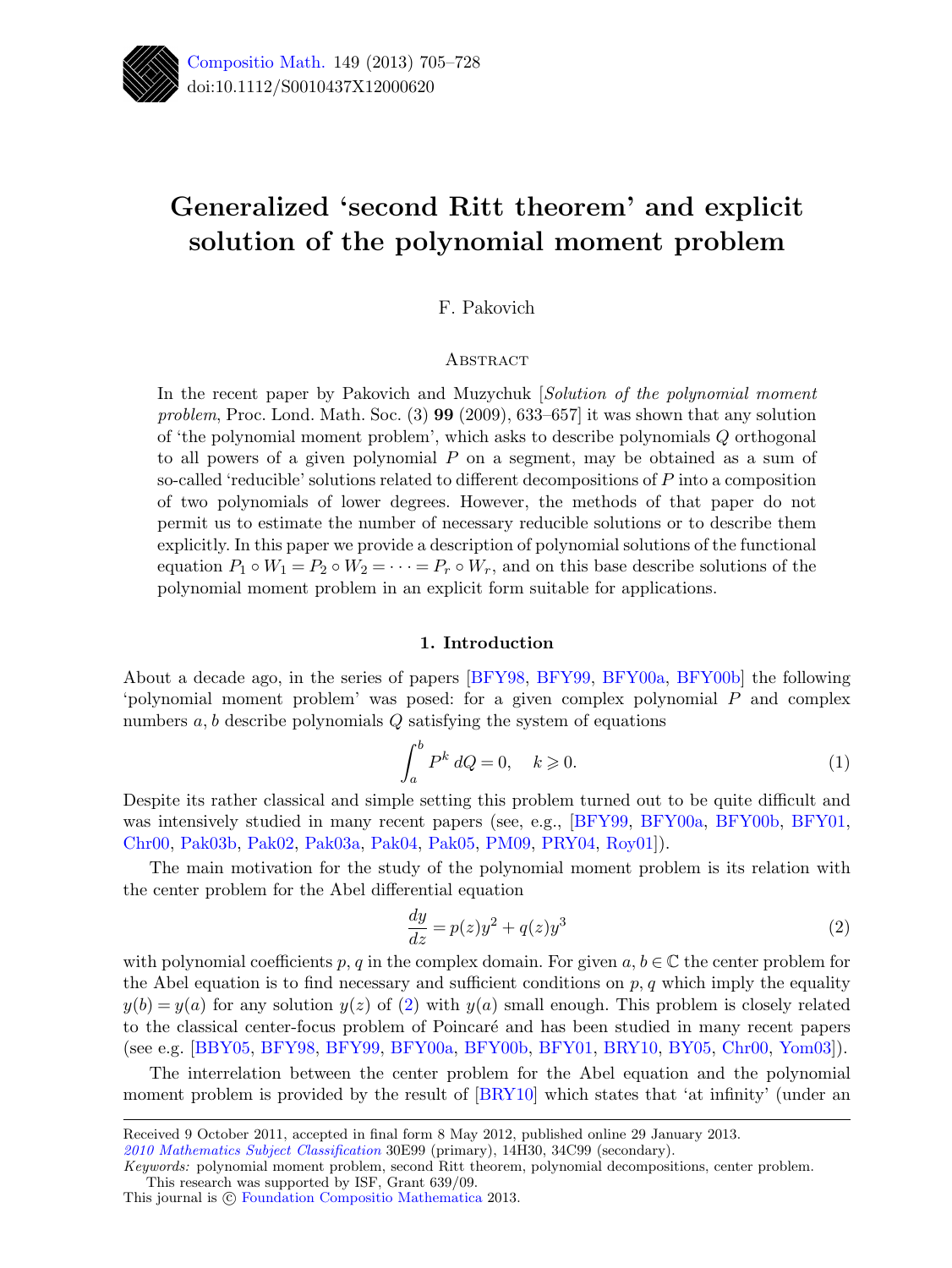appropriate projectivization of the parameter space) the system of equations on coefficients of  $p$ and q describing the center set of  $(2)$  reduces to  $(1)$ , where

$$
P(z) = \int p(z) dz, \quad Q(z) = \int q(z) dz.
$$
 (3)

Notice also that for the parametric version

$$
\frac{dy}{dz} = p(z)y^2 + \varepsilon q(z)y^3
$$

of [\(2\)](#page-1-0) the 'infinitesimal' center conditions with respect to  $\varepsilon$  also reduce to [\(1\)](#page-1-1), where P and Q are defined as above (see [\[BFY00a\]](#page-23-2)). Other results relating the center problem and the polynomial moment problem may be found in [\[BRY10\]](#page-23-15).

There exists a natural condition on  $P$  and  $Q$  which reduces [\(1\)](#page-1-1) and [\(2\)](#page-1-0) to similar equations with respect to polynomials of lower degrees. Namely, suppose that there exist polynomials  $P, Q, W, \deg W > 1$ , such that

<span id="page-2-0"></span>
$$
P = \tilde{P} \circ W, \quad Q = \tilde{Q} \circ W,\tag{4}
$$

where the symbol ∘ denotes a superposition of functions:  $f_1 \circ f_2 = f_1(f_2)$ . Then after the change of variable  $z \to W(z)$  the equations [\(1\)](#page-1-1) transform to the equations

<span id="page-2-1"></span>
$$
\int_{W(a)}^{W(b)} \tilde{P}^k d\tilde{Q} = 0, \quad k \ge 0,
$$
\n<sup>(5)</sup>

while  $(2)$  transforms to the equation

<span id="page-2-2"></span>
$$
\frac{d\widetilde{y}}{dw} = \widetilde{P}'(w)\widetilde{y}^2 + \widetilde{Q}'(w)\widetilde{y}^3.
$$
\n(6)

Further, if the polynomial  $W$  in  $(4)$  satisfies the equality

<span id="page-2-3"></span>
$$
W(a) = W(b),\tag{7}
$$

then it follows from the Cauchy theorem that all integrals in [\(5\)](#page-2-1) vanish, implying that all integrals in [\(1\)](#page-1-1) also vanish. Similarly, since any solution  $y(z)$  of [\(2\)](#page-1-0) is the pull-back

$$
y(z) = \widetilde{y}(W(z))
$$

of a solution  $\tilde{y}(w)$  of [\(6\)](#page-2-2), if W satisfies [\(7\)](#page-2-3), then [\(2\)](#page-1-0) has a center. A center for (2) or a solution of system [\(1\)](#page-1-1) is called *reducible* if there exist polynomials  $\tilde{P}, \tilde{Q}, W$  such that conditions [\(4\)](#page-2-0), [\(7\)](#page-2-3) hold. The main conjecture concerning the center problem for the Abel equation ('the composition conjecture for the Abel equation') states that any center for the Abel equation is reducible (see [\[BRY10\]](#page-23-15) and the bibliography therein).

By analogy with the composition conjecture for the Abel equation it was suggested ('the composition conjecture for the polynomial moment problem') that any solution of [\(1\)](#page-1-1) is reducible. This conjecture was shown to be true in many cases. For instance, it is true if a, b are not critical points of P  $[Chro0]$ , if P is indecomposable (that is P cannot be represented as a composition of two polynomials of lower degrees [\[Pak03a\]](#page-23-8)), and in some other special cases (see e.g. [\[BFY00a,](#page-23-2) [Pak05,](#page-23-10) [PRY04,](#page-23-12) [Roy01\]](#page-23-13)). Nevertheless, in general the composition conjecture for the polynomial moment problem fails to be true.

A class of counterexamples to the composition conjecture for the polynomial moment problem was constructed in  $[Pak02]$ . These counterexamples use polynomials P which admit 'double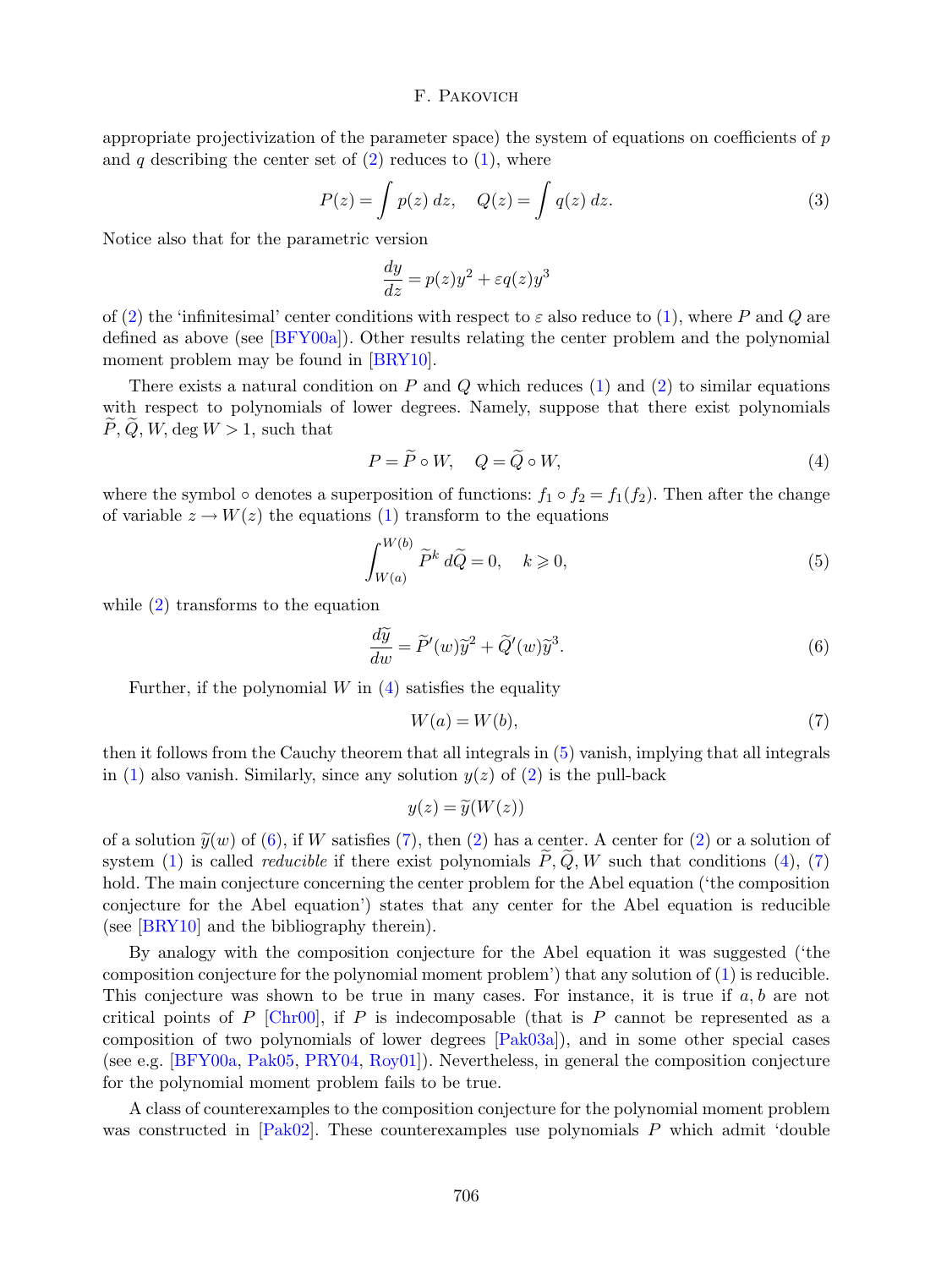decompositions' of the form

<span id="page-3-0"></span>
$$
P = P_1 \circ W_1 = P_2 \circ W_2,\tag{8}
$$

where  $P_1, P_2, W_1, W_2$  are non-linear polynomials. If P is such a polynomial and, in addition, the equalities

$$
W_1(a) = W_1(b), \quad W_2(a) = W_2(b)
$$

hold, then for any polynomials  $V_1, V_2$  the polynomial

$$
Q = V_1 \circ W_1 + V_2 \circ W_2
$$

satisfies [\(1\)](#page-1-1) by linearity. On the other hand, it can be shown (see  $[Pak02]$ ) that if deg  $W_1$  and deg  $W_2$  are coprime, then condition [\(4\)](#page-2-0) is not satisfied already for  $Q = W_1 + W_2$ .

Notice that the description of polynomial solutions of [\(8\)](#page-3-0) reduces to the case where

<span id="page-3-1"></span>
$$
GCD(\deg P_1, \deg P_2) = 1, \quad GCD(\deg W_1, \deg W_2) = 1.
$$
 (9)

Namely, if  $P_1, P_2, W_1, W_2$  are polynomials such that  $(8)$  holds, then there exist polynomials  $U, V, P_1, P_2, W_1, W_2$ , where

$$
\deg U = \text{GCD}(\deg P_1, \deg P_2), \quad \deg V = \text{GCD}(\deg W_1, \deg W_2),
$$

such that

$$
P_1 = U \circ \widetilde{P}_1, \quad P_2 = U \circ \widetilde{P}_2, \quad W_1 = \widetilde{W}_1 \circ V, \quad W_2 = \widetilde{W}_2 \circ V,
$$

and

<span id="page-3-4"></span>
$$
\widetilde{P}_1 \circ \widetilde{W}_1 = \widetilde{P}_2 \circ \widetilde{W}_2
$$

(see Theorem [2.1](#page-6-0) below). On the other hand, polynomial solutions of [\(8\)](#page-3-0) satisfying [\(9\)](#page-3-1) are described explicitly by the so-called 'second Ritt theorem', which states that for any such solution there exist polynomials  $\nu, \mu, \sigma_1, \sigma_2$  of degree one such that up to a possible replacement of  $P_1$ by  $P_2$  and  $W_1$  by  $W_2$  either

$$
P_1 = \nu \circ z^n \circ \sigma_1^{-1}, \qquad W_1 = \sigma_1 \circ z^s R(z^n) \circ \mu, \qquad (10)
$$

$$
P_2 = \nu \circ z^s R^n(z) \circ \sigma_2^{-1}, \quad W_2 = \sigma_2 \circ z^n \circ \mu,\tag{11}
$$

where R is a polynomial and  $s \geqslant 0$ , or

$$
P_1 = \nu \circ T_n \circ \sigma_1^{-1}, \qquad W_1 = \sigma_1 \circ T_m \circ \mu,\tag{12}
$$

$$
P_2 = \nu \circ T_m \circ \sigma_2^{-1}, \quad W_2 = \sigma_2 \circ T_n \circ \mu,\tag{13}
$$

where  $T_n, T_m$  are the Chebyshev polynomials.

It was conjectured in  $[Pla 803b]$  that any solution of [\(1\)](#page-1-1) can be represented as a sum of reducible ones, and recently this conjecture was proved in [\[PM09\]](#page-23-11). In more detail, it was proved in [\[PM09\]](#page-23-11) that non-zero polynomials  $P, Q$  satisfy system  $(1)$  if and only if

<span id="page-3-5"></span><span id="page-3-2"></span>
$$
Q = \sum_{i=1}^{r} Q_i \tag{14}
$$

where  $Q_i, 1 \leq i \leq r$ , are polynomials such that

<span id="page-3-3"></span>
$$
P = P_i \circ W_i, \quad Q_i = V_i \circ W_i, \quad W_i(a) = W_i(b) \tag{15}
$$

for some polynomials  $P_i, V_i, W_i, 1 \leq i \leq r$ . Although this result in a sense solves the problem, it does not provide any explicit description of polynomials  $P$  and  $Q$  satisfying  $(14)$ ,  $(15)$ . On the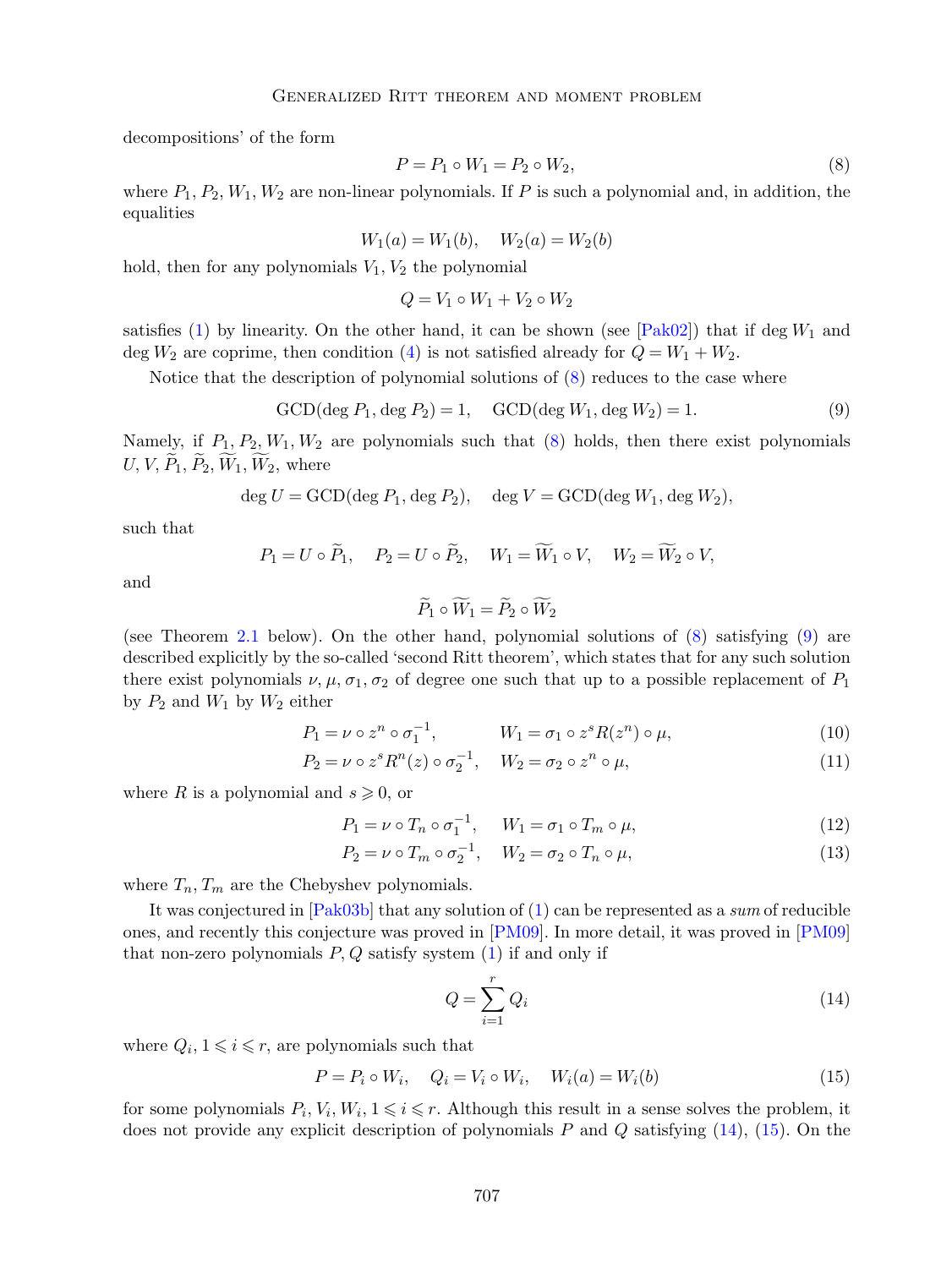other hand, in view of the results of [\[BRY10\]](#page-23-15) relating [\(1\)](#page-1-1) with the center equations for the Abel equation, such a description would be highly desirable.

The problem of the explicit description of the solutions of the polynomial moment problem naturally leads to the following two problems.

First, since the number r in  $(14)$  may be greater than 2, it is necessary to give a description of polynomial solutions of the equation

<span id="page-4-2"></span>
$$
P_1 \circ W_1 = P_2 \circ W_2 = \dots = P_r \circ W_r \tag{16}
$$

for  $r > 2$ . Notice that, in the same way as in the case  $r = 2$ , this problem reduces to the case where

<span id="page-4-0"></span>
$$
\text{GCD}(\text{deg } P_1, \text{deg } P_2, \dots, \text{deg } P_r) = 1,\tag{17}
$$

and

<span id="page-4-1"></span>
$$
\text{GCD}(\text{deg }W_1, \text{deg }W_2, \dots, \text{deg }W_r) = 1\tag{18}
$$

(see Theorem [3.1](#page-9-0) below). However, since conditions [\(17\)](#page-4-0), [\(18\)](#page-4-1) do not imply that the degrees of polynomials  $P_i, 1 \leq i \leq r$ , as well as of  $Q_i, 1 \leq i \leq r$ , are *pairwise* coprime, the Ritt theorem cited above does not provide any immediate information about solutions of  $(16)$ – $(18)$ .

Second, since a solution of the polynomial moment problem may be represented in the form of a sum of reducible solutions not in a unique way, it is desirable to find a canonical form for such a representation, in particular, to find a representation for which the number  $r$  is minimal.

In this paper we solve both problems above. Our first result is an analogue of the second Ritt theorem for the functional equation  $(16)$ . Recall that two polynomials U, V are called linearly equivalent if  $U = \mu \circ V \circ \nu$  for some polynomials  $\mu, \nu$  of degree one.

<span id="page-4-3"></span>THEOREM 1.1. Let  $P_i$ ,  $W_i$ ,  $1 \leq i \leq r$ , be polynomials satisfying [\(16\)](#page-4-2). If, additionally, [\(17\)](#page-4-0) holds, then at least one  $P_i, 1 \leq i \leq r$ , is linearly equivalent either to a Chebyshev polynomial or to a power. Similarly, if [\(18\)](#page-4-1) holds, then at least one  $W_i, 1 \leq i \leq r$ , is linearly equivalent either to a Chebyshev polynomial or to a power.

Notice that although in distinction with the second Ritt theorem this result does not provide a full description of all polynomials involved in [\(16\)](#page-4-2), it still implies their 'partial' description sufficient for applications (see  $\S 4.1$ ).

Theorem [1.1](#page-4-3) permits us to bound the number of necessary reducible solutions in the representation  $Q = \sum_{i=1}^{r} Q_i$  and to show that, roughly speaking, any non-reducible solution of the polynomial moment problem may be represented either as a sum of two reducible solutions related to double decomposition [\(8\)](#page-3-0), where  $P_1, P_2, W_1, W_2$  are given by [\(10\)](#page-3-4)–[\(13\)](#page-3-5), or as a sum of three reducible solutions related to the 'triple' decomposition

<span id="page-4-4"></span>
$$
P_1 \circ W_1 = P_2 \circ W_2 = P_3 \circ W_3,\tag{19}
$$

with

$$
W_1 = T_{2n}
$$
,  $W_2 = T_{2m}$ ,  $W_3 = zR(z^2) \circ T_{mn}$ ,

and

$$
P_1 = \frac{z+1}{2} R^2 \left(\frac{z+1}{2}\right) \circ T_m, \quad P_2 = \frac{z+1}{2} R^2 \left(\frac{z+1}{2}\right) \circ T_n, \quad P_3 = z^2,
$$

where R is an arbitrary polynomial (see  $\S 4.2$ ).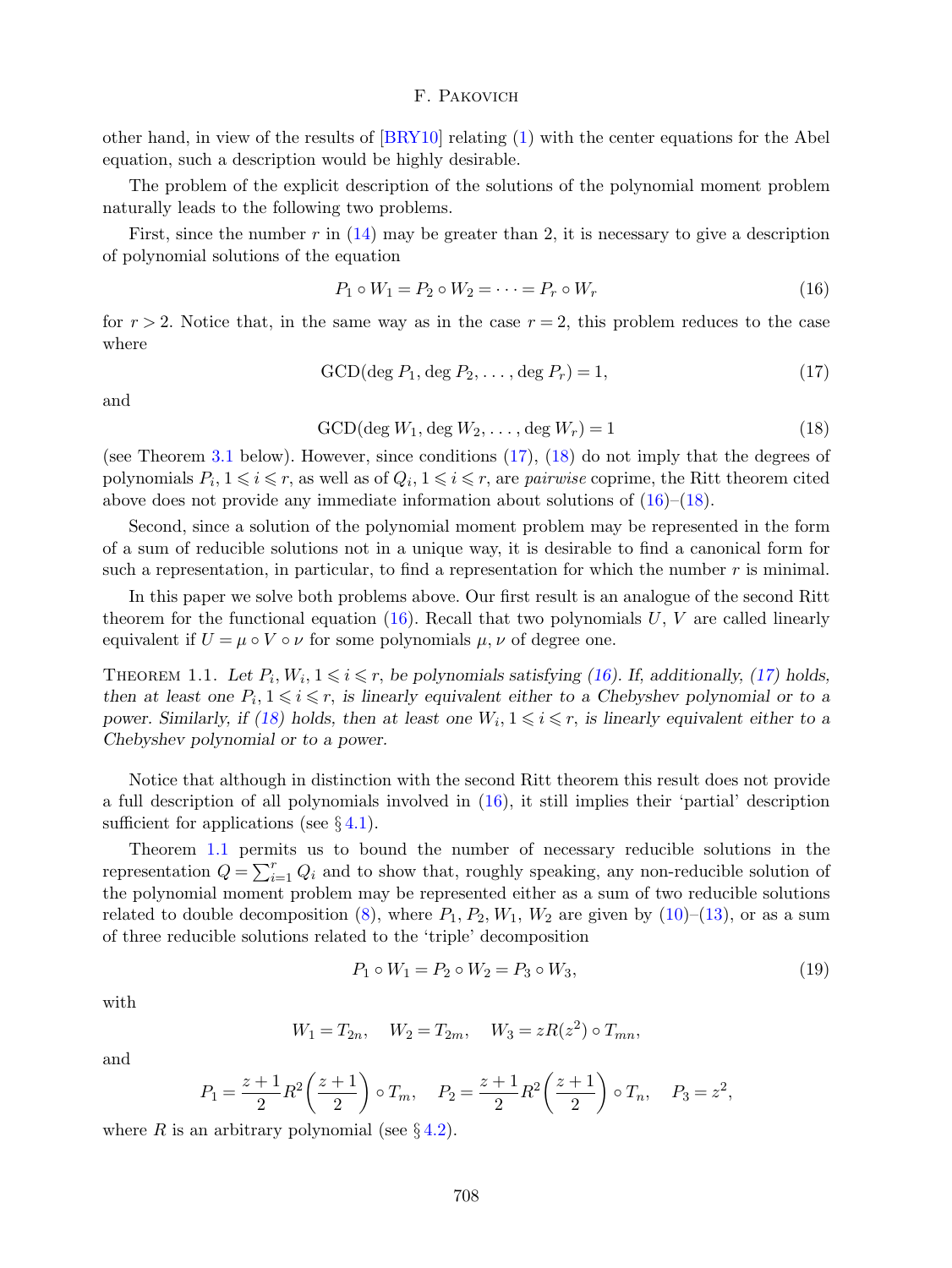<span id="page-5-0"></span>THEOREM 1.2. Let  $P, Q$  be non-constant complex polynomials and  $a, b$  distinct complex numbers such that the equalities in [\(1\)](#page-1-1) hold. Then, either  $Q$  is a reducible solution of (1), or there exist polynomials  $P_i, Q_i, V_i, W_i, 1 \leq i \leq r$ , such that

$$
Q = \sum_{i=1}^{r} Q_i, \quad P = P_i \circ W_i, \quad Q_i = V_i \circ W_i, \quad W_i(a) = W_i(b),
$$

and one of the following conditions holds:

 $(i)$   $r = 2$  and

$$
P = U \circ z^{sn} R^n(z^n) \circ V, \quad W_1 = z^n \circ V, \quad W_2 = z^s R(z^n) \circ V,
$$

where R, U, V are polynomials,  $n > 1$ ,  $s > 0$ ,  $GCD(s, n) = 1$ ;

(ii)  $r = 2$  and

$$
P = U \circ T_{nm} \circ V, \quad W_1 = T_n \circ V, \quad W_2 = T_m \circ V,
$$

where U, V are polynomials,  $n > 1, m > 1$ ,  $GCD(m, n) = 1$ ;

(iii)  $r = 3$  and

$$
P = U \circ z^2 R^2(z^2) \circ T_{m_1 m_2} \circ V,
$$
  
 
$$
W_1 = T_{2m_1} \circ V, \quad W_2 = T_{2m_2} \circ V, \quad W_3 = (zR(z^2) \circ T_{m_1 m_2}) \circ V,
$$

where R, U, V are polynomials,  $m_1 > 1$ ,  $m_2 > 1$  are odd, and  $GCD(m_1, m_2) = 1$ .

The paper is organized as follows. In the second section we recall the description of polynomial solutions of  $(8)$ . In the third section we prove Theorem [1.1.](#page-4-3) In the fourth section we establish an analogue of the second Ritt theorem for [\(19\)](#page-4-4). Finally, in the fifth section we show that for any polynomial P and  $a, b \in \mathbb{C}$  the minimal number r of compositional right factors  $W_i, 1 \leq i \leq r$ , of P such that  $W_i(a) = W_i(b), 1 \leq i \leq r$ , and any compositional right factor W of P satisfying  $W(a) = W(b)$  is a polynomial in one of  $W_i$ ,  $1 \leq i \leq r$ , does not exceed three, and prove Theorem [1.2.](#page-5-0)

# 2. Polynomial solutions of  $P_1 \circ W_1 = P_2 \circ W_2$

#### 2.1 Imprimitivity systems and decompositions of rational functions

In this subsection we recall some definitions, related to decompositions of a rational function F into a composition of rational functions of lower degrees, and the fundamental correspondence between equivalence classes of decompositions of F and imprimitivity systems of the monodromy group of F. For a more detailed account of algebraic structures related to decompositions of rational functions see e.g. [\[MP11,](#page-23-17) § 2.1].

Let  $G \subseteq S_n$  be a transitive permutation group acting on the set  $X = \{1, 2, \ldots, n\}$ . A subset B of X is called a *block* of G if for each  $g \in G$  the set  $B<sup>g</sup>$  is either disjoint or equal to B (see e.g. [\[Wie64\]](#page-24-1)). For a block B the sets  $B^g$ ,  $g \in G$ , form a partition of X into a disjoint union of blocks of equal cardinality, which is called an *imprimitivity system* of  $G$ . If  $F$  is a rational function, then the monodromy group  $G_F$  of F is defined as a permutation group acting on the set  $F^{-1}\lbrace z_0 \rbrace$ , where  $z_0$  is a regular value of F and the action is induced by the analytical continuation of branches of the algebraic function inverse to F.

The structure of decompositions of a rational function  $F$  into a composition of rational functions of lower degrees is defined by the structure of imprimitivity systems of its monodromy group  $G_F$ . Namely, if  $F = A \circ B$  is a decomposition of F and  $x_1, x_2, \ldots, x_r$  are preimages of  $z_0$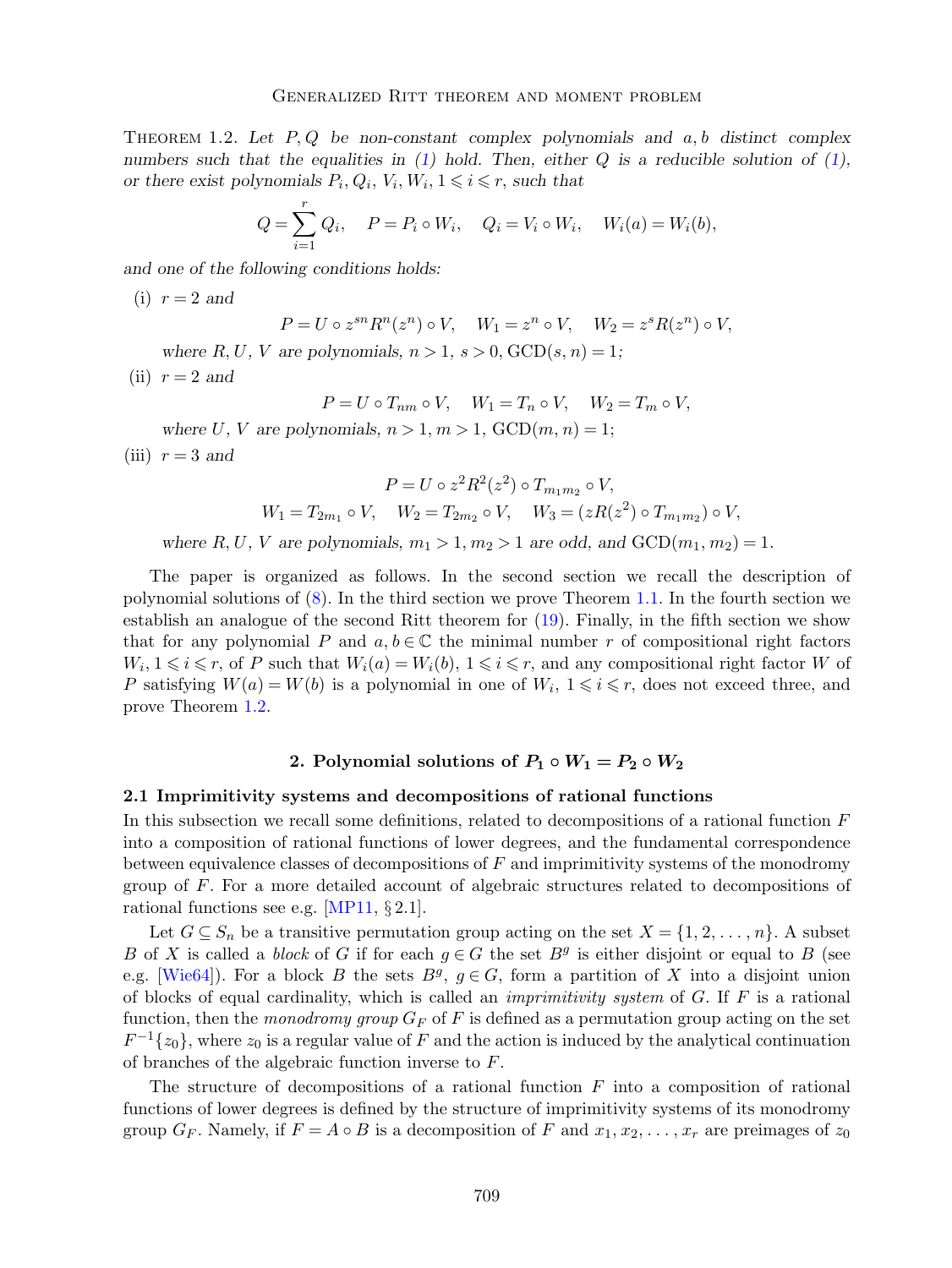under the map  $A: \mathbb{CP}^1 \to \mathbb{CP}^1$ , then the sets  $X_i = B^{-1}{x_i}$ ,  $1 \leq i \leq r$ , form an imprimitivity system  $\mathcal E$  of  $G_F$  corresponding to the decomposition  $A \circ B$ . Furthermore, if  $\mathcal E$  and  $\widetilde{\mathcal E}$  are imprimitivity systems corresponding to the decompositions  $A \circ B$  and  $\widetilde{A} \circ \widetilde{B}$  of F respectively, then  $\mathcal E$  is a refinement of  $\mathcal E$  if and only if there exists a rational function  $U$  such that

$$
\widetilde{A} = A \circ U, \quad U \circ \widetilde{B} = B.
$$

In particular,  $\mathcal{E} = \tilde{\mathcal{E}}$  if and only if there exists a rational function of degree one  $\mu$  such that

<span id="page-6-1"></span>
$$
\widetilde{A} = A \circ \mu, \quad \widetilde{B} = \mu^{-1} \circ B. \tag{20}
$$

In the last case the decompositions  $F = A \circ B$  and  $F = \widetilde{A} \circ \widetilde{B}$  are called equivalent.

It is easy to see that any decomposition  $F = A \circ B$  of a *polynomial* F into a composition of rational functions is equivalent to a decomposition  $F = \tilde{A} \circ \tilde{B}$ , where  $\tilde{A}$ ,  $\tilde{B}$  are polynomials. Taking into account this fact, we will always assume below that all the functions considered are polynomials and will use the following modification of the general definition of equivalence: two decompositions of a polynomial F into a composition of polynomials  $F = A \circ B$  and  $F = A \circ B$ are called equivalent if there exists a polynomial of degree one  $\mu$  such that [\(20\)](#page-6-1) holds. Clearly, under this notation the correspondence between equivalence classes of decompositions of a polynomial  $F$  and imprimitivity systems of the monodromy group of  $F$  remains true.

#### 2.2 Reduction and the second Ritt theorem

The description of polynomial solutions of the equation

<span id="page-6-2"></span>
$$
P_1 \circ W_1 = P_2 \circ W_2 \tag{21}
$$

may be reduced to the case where

<span id="page-6-3"></span>
$$
GCD(\deg P_1, \deg P_2) = 1, \quad GCD(\deg W_1, \deg W_2) = 1 \tag{22}
$$

owing to the statement given below. Since in the following we will need a generalization of this statement, we provide its complete proof.

<span id="page-6-0"></span>THEOREM 2.1 [\[Eng41,](#page-23-18) [Tor88\]](#page-24-2). Let  $P_1$ ,  $P_2$ ,  $W_1$ ,  $W_2$  be polynomials such that [\(21\)](#page-6-2) holds. Then there exist polynomials  $U, V, P_1, P_2, W_1, W_2$ , where

$$
\deg U = \text{GCD}(\deg P_1, \deg P_2), \quad \deg V = \text{GCD}(\deg W_1, \deg W_2),
$$

such that

$$
P_1 = U \circ \widetilde{P}_1
$$
,  $P_2 = U \circ \widetilde{P}_2$ ,  $W_1 = \widetilde{W}_1 \circ V$ ,  $W_2 = \widetilde{W}_2 \circ V$ ,

and

$$
\widetilde{P}_1 \circ \widetilde{W}_1 = \widetilde{P}_2 \circ \widetilde{W}_2.
$$

*Proof.* Set  $P = P_1 \circ W_1 = P_2 \circ W_2$ . Since P is a polynomial, its monodromy group  $G_P$  contains a cycle  $\sigma$  of length  $n = \deg P$ , corresponding to a loop around infinity, and without loss of generality we may assume that this cycle coincides with the cycle  $\sigma = (12 \cdots n)$ . Furthermore, since any  $\sigma$ -invariant partition of the set  $\{1, 2, \ldots, n\}$  coincides with the set  $I_d$  consisting of residue classes modulo d for some  $d|n$ , any imprimitivity system of  $G_P$  also has such a form. In view of the correspondence between decompositions of  $P$  and imprimitivity systems of  $G_P$  this implies easily that in order to prove the theorem it is enough to show that if  $I_{d_1}$  and  $I_{d_2}$  are imprimitivity systems of  $G_P$  for some divisors  $d_1, d_2$  of n, then the sets  $I_{\text{LCM}(d_1, d_2)}$  and  $I_{\text{GCD}(d_1, d_2)}$ also are imprimitivity systems of  $G_P$ .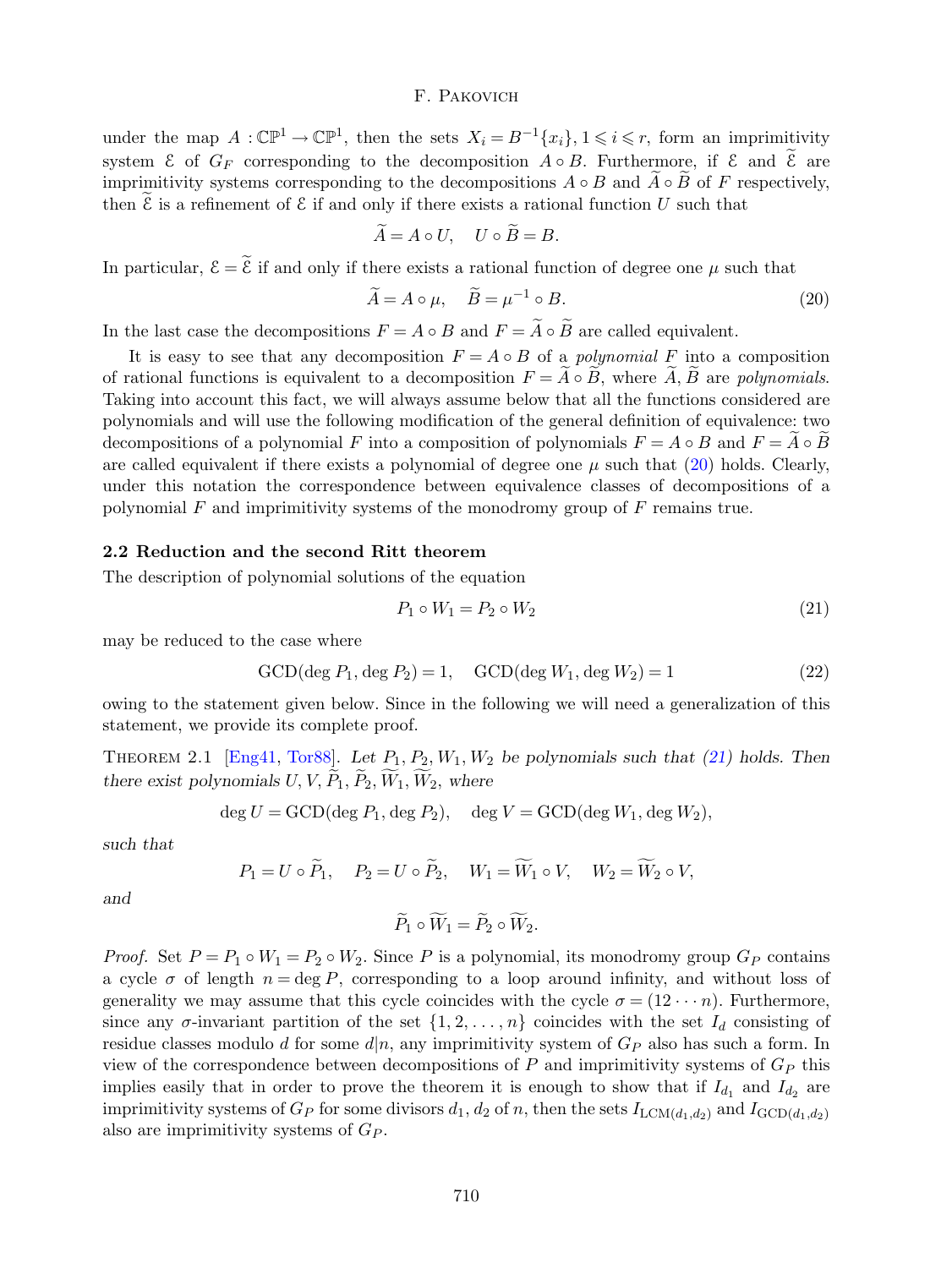In order to prove the first part of the last statement observe that for any element  $x \in X$  the intersection of two blocks  $B_1$ ,  $B_2$  containing x obviously is a block and, if  $B_1 \in I_{d_1}$ ,  $B_2 \in I_{d_2}$ , then  $B_1 \cap B_2$  coincides with a residue class modulo LCM $(d_1, d_2)$ . The easiest way to prove the second part is to observe that  $I_d$  is an imprimitivity system for  $G_P$  if and only if the d-dimensional subspace  $V_d$  of  $\mathbb{C}^n$ , consisting of vectors whose coordinates are d-periodical, is invariant with respect to the permutation representation  $\rho_{G_P}$  of  $G_P$  on  $\mathbb{C}^n$ , where by definition for  $g \in G_P$  and  $\vec{v} = (a_1, a_2, \dots, a_n)$  the vector  $\vec{v}^g$  is defined by the formula  $\vec{v}^g = (a_{1g}, a_{2g}, \dots, a_{ng})$  (see [\[PM09,](#page-23-11) § 3.1]). Clearly, if  $V_{d_1}$  and  $V_{d_2}$  are  $\rho_{G_P}$ -invariant, then the subspace  $V_{d_1} \cap V_{d_2}$  also is  $\rho_{G_P}$ -invariant. On the other hand, it is easy to see that  $V_{d_1} \cap V_{d_2} = V_{\text{GCD}(d_1, d_2)}$ . .  $\Box$ 

Let us mention the following well-known corollaries of Theorem [2.1.](#page-6-0)

<span id="page-7-1"></span>COROLLARY 2.2. Let  $P_1$ ,  $P_2$ ,  $W_1$ ,  $W_2$  be polynomials such that [\(21\)](#page-6-2) holds. Assume additionally that deg  $W_1$  deg  $W_2$  or equivalently that deg  $P_2$  deg  $P_1$ . Then there exists a polynomial S such that

$$
P_1 = P_2 \circ S, \quad W_2 = S \circ W_1.
$$

In particular, if deg  $W_1 = \text{deg } W_2$ , then there exists a polynomial  $\mu$  of degree one such that

$$
P_1 = P_2 \circ \mu, \quad W_1 = \mu^{-1} \circ W_2.
$$

*Proof.* Indeed, if deg  $W_1$  deg  $W_2$ , then the degree of the polynomial  $\widetilde{W}_1$  from Theorem [2.1](#page-6-0) is one and hence the equality  $W_2 = S \circ W_1$  holds for  $S = \widetilde{W}_2 \circ \widetilde{W}_1^{-1}$ . Now the equality

$$
P_1 \circ W_1 = P_2 \circ W_2 = P_2 \circ S \circ W_1
$$

implies that  $P_1 = P_2 \circ S$ .

Recall that the Chebyshev polynomials may be defined by the formula

$$
T_n(\cos \varphi) = \cos n\varphi, \quad n \ge 1. \tag{23}
$$

Notice that this definition implies that all critical points of  $T_n$  are simple and real. Furthermore, it implies the equalities

<span id="page-7-2"></span>
$$
T_n(-z) = (-1)^n T_n(z), \quad n \ge 1,
$$
\n(24)

and

$$
T_{mn} = T_m \circ T_n = T_n \circ T_m, \quad n, m \geq 1.
$$

<span id="page-7-0"></span>COROLLARY 2.3. Let  $P_1, W_1$  be polynomials such that  $P_1 \circ W_1 = z^n$ . Then there exists a polynomial  $\mu$  of degree one such that

$$
P_1 = z^d \circ \mu, \quad W_1 = \mu^{-1} \circ z^{n/d}
$$

for some d|n. Similarly, if  $P_1 \circ W_1 = T_n$ , then there exists a polynomial  $\mu$  of degree one such that

$$
P_1 = T_d \circ \mu, \quad W_1 = \mu^{-1} \circ T_{n/d}
$$

for some  $d|n$ .

*Proof.* Clearly, any of the equalities  $P_1 \circ W_1 = z^n$  and  $P_1 \circ W_1 = T_n$  implies that  $d = \deg P_1$  is a divisor of n. On the other hand, for any  $d|n$ , the equalities

$$
z^n = z^d \circ z^{n/d}, \quad T_n = T_d \circ T_{n/d}
$$

hold. Therefore, Corollary [2.3](#page-7-0) follows from Corollary [2.2](#page-7-1) applied to the equalities  $P_1 \circ W_1 =$  $T_d \circ T_{n/d}$  and  $P_1 \circ W_1 = z^d \circ z^{n/d}$ . The contract of the contract of the contract of  $\Box$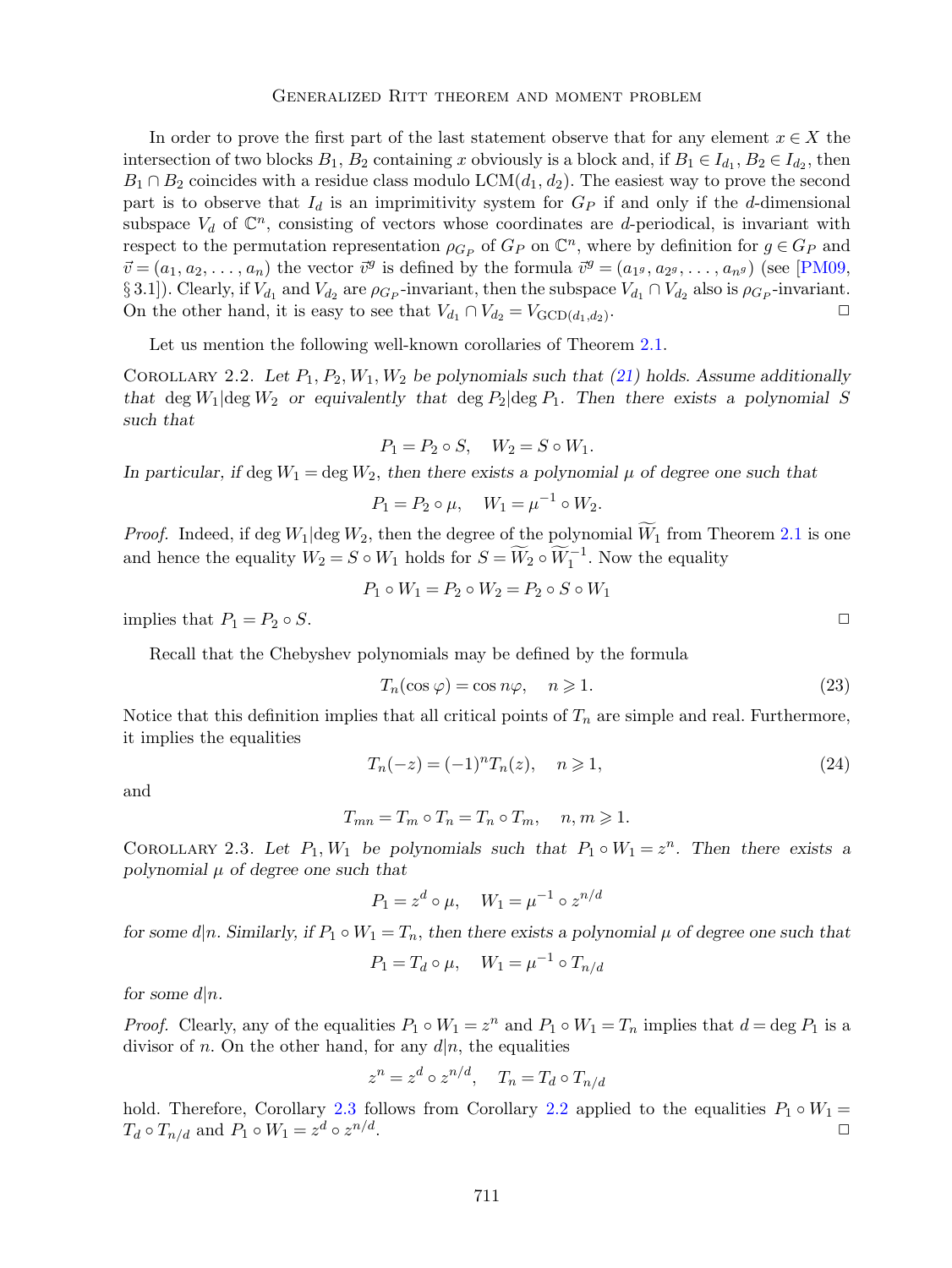An explicit description of polynomials satisfying [\(21\)](#page-6-2) and [\(22\)](#page-6-3) is given by the following statement, known as the second Ritt theorem (see [\[Rit22\]](#page-23-19) as well as [\[BT00,](#page-23-20) [Fri73,](#page-23-21) [Pak09,](#page-23-22) [Sch82,](#page-24-3) [Tor88,](#page-24-2) [Zan93,](#page-24-4) [ZM08\]](#page-24-5)).

<span id="page-8-0"></span>THEOREM 2.4 [\[Rit22\]](#page-23-19). Let  $P_1$ ,  $P_2$ ,  $W_1$ ,  $W_2$  be polynomials such that [\(21\)](#page-6-2) and [\(22\)](#page-6-3) hold. Then there exist polynomials  $\sigma_1, \sigma_2, \mu, \nu$  of degree one such that, up to a possible replacement of  $P_1$ by  $P_2$  and  $W_1$  by  $W_2$ , either

$$
P_1 = \nu \circ z^s R^n(z) \circ \sigma_1^{-1}, \quad W_1 = \sigma_1 \circ z^n \circ \mu,\tag{25}
$$

$$
P_2 = \nu \circ z^n \circ \sigma_2^{-1}, \qquad W_2 = \sigma_2 \circ z^s R(z^n) \circ \mu, \qquad (26)
$$

where R is a polynomial,  $n \ge 1$ ,  $s \ge 0$ , and  $GCD(s, n) = 1$ , or

$$
P_1 = \nu \circ T_m \circ \sigma_1^{-1}, \quad W_1 = \sigma_1 \circ T_n \circ \mu,\tag{27}
$$

$$
P_2 = \nu \circ T_n \circ \sigma_2^{-1} \qquad W_2 = \sigma_2 \circ T_m \circ \mu,\tag{28}
$$

where  $T_n$ ,  $T_m$  are the Chebyshev polynomials,  $n, m \ge 1$ , and  $GCD(n, m) = 1$ .

We will call solutions of the first type provided by Theorem [2.4](#page-8-0) cyclic and solutions of the second type *dihedral*. Notice that any solution of the form  $(27)$ ,  $(28)$  with  $m = 2$  is dihedral and cyclic at the same time. Indeed,  $(24)$  implies that for odd n the equality

<span id="page-8-5"></span><span id="page-8-2"></span><span id="page-8-1"></span>
$$
T_n(z) = z E_n(z^2) \tag{29}
$$

holds for some polynomial  $E_n$ . Furthermore,  $T_2 = \theta \circ z^2$ , where  $\theta = 2z - 1$ , and hence

$$
zE_n(z^2) \circ \theta \circ z^2 = T_n \circ T_2 = T_2 \circ T_n = \theta \circ T_n^2 = \theta \circ zE_n^2(z) \circ z^2.
$$

Since the last equality implies the equality

$$
zE_n(z^2)\circ\theta=\theta\circ zE_n^2(z),
$$

we conclude that

<span id="page-8-6"></span>
$$
T_n = \theta \circ z E_n^2(z) \circ \theta^{-1}, \quad T_{2n} = \theta \circ z^2 E_n^2(z^2).
$$
 (30)

Therefore, the equality

$$
T_n\circ T_2=T_2\circ T_n
$$

may be written in the form

$$
(\theta \circ z E_n^2(z) \circ \theta^{-1}) \circ (\theta \circ z^2) = (\theta \circ z^2) \circ z E_n(z^2). \tag{31}
$$

Actually, any solution of [\(21\)](#page-6-2) and [\(22\)](#page-6-3) which is cyclic and dihedral at the same time has the form [\(27\)](#page-8-1), [\(28\)](#page-8-2) with  $m \le 2$ . Indeed, since all critical points of  $T_m$  are simple,  $T_m$  may not be linearly equivalent to  $z^m$  for  $m > 2$ .

# 3. Polynomial solutions of  $P_1 \circ W_1 = P_2 \circ W_2 = \cdots = P_r \circ W_r$

## 3.1 Reduction to the case of coprime degrees

Similarly to the description of the solutions of  $(21)$ , the description of the solutions of the equation

<span id="page-8-3"></span>
$$
P_1 \circ W_1 = P_2 \circ W_2 = \dots = P_r \circ W_r,\tag{32}
$$

where  $P_i, W_i, 1 \leq i \leq r$ , are polynomials of degrees  $p_i, w_i, 1 \leq i \leq r$ , respectively, reduces to the case where

<span id="page-8-4"></span>
$$
\text{GCD}(p_1, p_2, \dots, p_r) = 1,\tag{33}
$$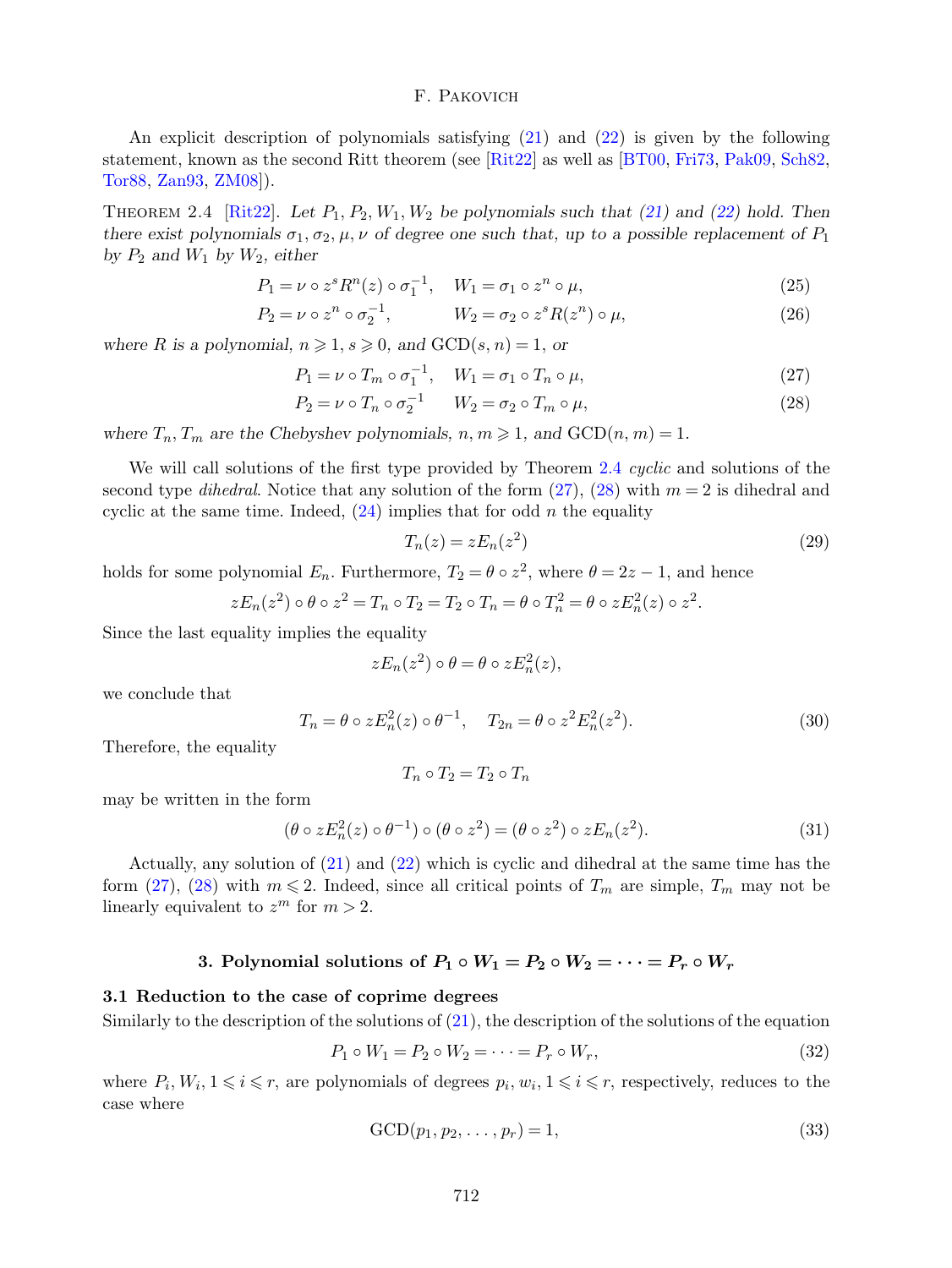and

<span id="page-9-2"></span>
$$
\text{GCD}(w_1, w_2, \dots, w_r) = 1. \tag{34}
$$

<span id="page-9-0"></span>THEOREM 3.1. Let  $P_i, W_i, 1 \leq i \leq r$ , be polynomials such that [\(32\)](#page-8-3) holds. Then there exist polynomials U, V, and  $\widetilde{P}_i$ ,  $\widetilde{W}_i$ ,  $1 \leq i \leq r$ , where

$$
\deg U = \text{GCD}(p_1, p_2, \dots, p_r), \quad \deg V = \text{GCD}(w_1, w_2, \dots, w_r),
$$

such that

$$
P_i = U \circ \widetilde{P}_i, \quad W_i = \widetilde{W}_i \circ V, \quad 1 \leq i \leq r,
$$

and

$$
\widetilde{P}_1 \circ \widetilde{W}_1 = \widetilde{P}_2 \circ \widetilde{W}_2 = \cdots = \widetilde{P}_r \circ \widetilde{W}_r.
$$

*Proof.* The proof is the same as in the case where  $r = 2$  since if  $B_i \in I_{d_i}$ ,  $1 \leq i \leq r$ , are blocks containing an element  $x \in X$ , then  $\bigcap_{i=1}^r B_i$  is a block which coincides with a residue class modulo  $LCM(d_1, d_2, \ldots, d_r)$ , and

$$
\bigcap_{i=1}^r V_{d_i} = V_{\text{GCD}(d_1, d_2, \dots, d_r)}.
$$

# 3.2 Proof of Theorem [1.1](#page-4-3)

The proof is by induction on r. For  $r = 2$  the statement follows from Theorem [2.4.](#page-8-0) Assume now that the statement is true for  $r - 1$  and show that then it is true for r, where  $r \geq 3$ . For brevity, we will use the notation  $A \sim B$  for linearly equivalent polynomials A and B.

Assume first that [\(33\)](#page-8-4) holds. For  $i, 1 \leq i \leq r$ , set

$$
x_i=\text{GCD}(p_1,p_2,\ldots p_{i-1},p_{i+1},\ldots p_r).
$$

If at least one  $x_i, 1 \leq i \leq r$ , is equal to one, then the equality

<span id="page-9-3"></span>
$$
P_1 \circ W_1 = P_2 \circ W_2 = \dots = P_{i-1} \circ W_{i-1} = P_{i+1} \circ W_{i+1} = \dots = P_r \circ W_r \tag{35}
$$

by the induction assumption implies that at least one  $P_i, 1 \leq j \leq r, j \neq i$ , is linearly equivalent either to a Chebyshev polynomial or to a power. Therefore, we may assume that

<span id="page-9-1"></span>
$$
x_i > 1, \quad 1 \leqslant i \leqslant r. \tag{36}
$$

Furthermore, since condition [\(33\)](#page-8-4) implies that at least one of the numbers  $p_i, 1 \leq i \leq r$ , is odd, without loss of generality we may assume that  $p_r$  is odd. This implies that the numbers  $x_i$ ,  $1 \leq i \leq r - 1$ , also are odd.

By Theorem [3.1](#page-9-0) there exist a polynomial  $X_r$ , deg  $X_r = x_r$ , and polynomials  $\widetilde{P}_i$ ,  $1 \leq i \leq r - 1$ , such that

$$
P_i = X_r \circ \widetilde{P}_i, \quad 1 \leqslant i \leqslant r-1,
$$

and

$$
\widetilde{P}_1 \circ W_1 = \widetilde{P}_2 \circ W_2 = \dots = \widetilde{P}_{r-1} \circ W_{r-1}.
$$
\n(37)

Moreover, by the induction assumption at least one of polynomials  $\widetilde{P}_i$ ,  $1 \leq i \leq r-1$ , is linearly equivalent either to a Chebyshev polynomial or to a power, and without loss of generality we may assume that this is  $P_1$ .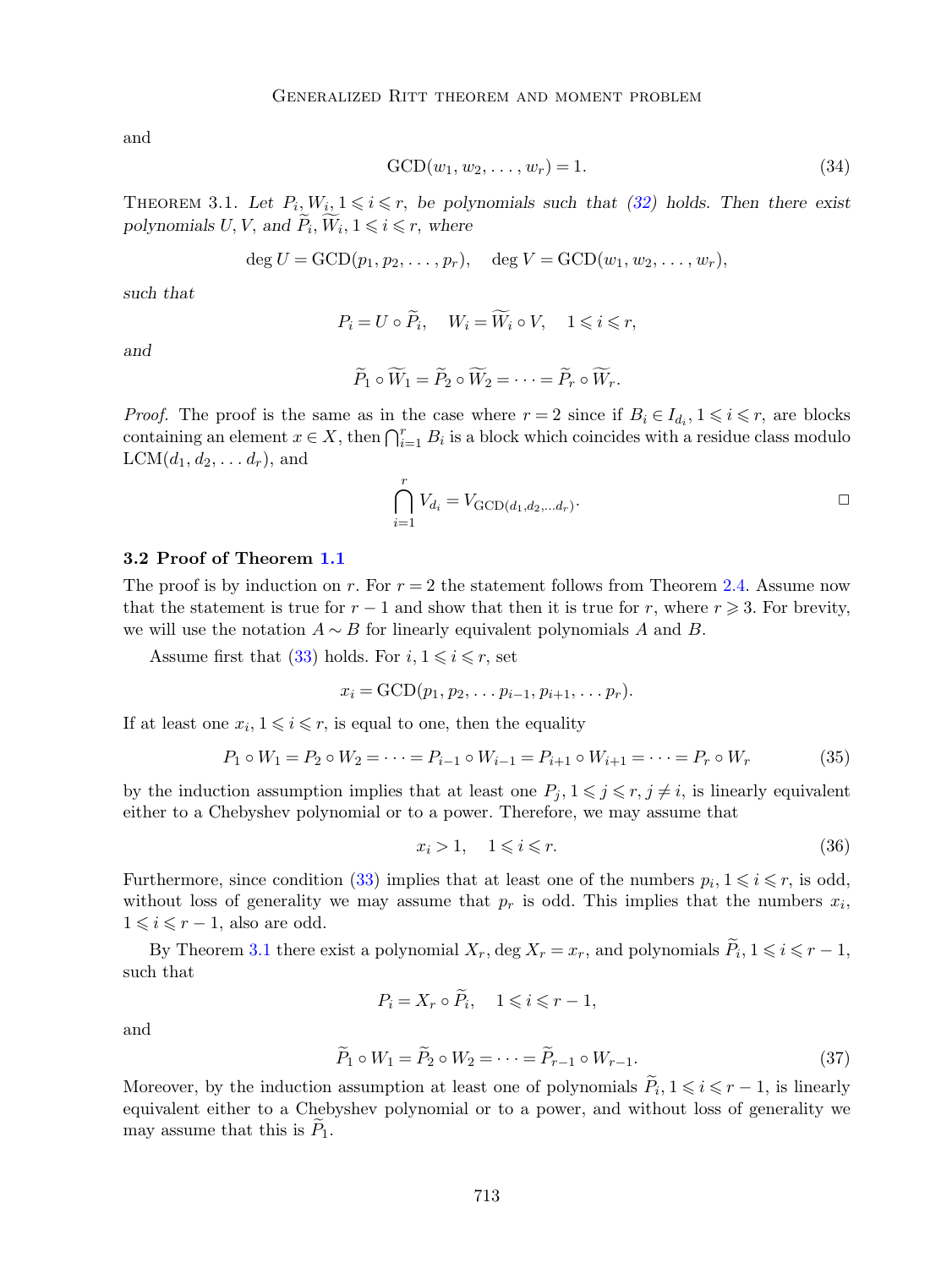Since [\(33\)](#page-8-4) implies that  $GCD(x_r, p_r) = 1$ , it follows from Theorems [2.1](#page-6-0) and [2.4](#page-8-0) applied to the equality

$$
P_r \circ W_r = X_r \circ (P_1 \circ W_1)
$$

that either

$$
P_r \sim T_{p_r}, \quad X_r \sim T_{x_r},
$$

or

$$
P_r \sim z^{p_r}, \quad X_r \sim z^s R^{p_r}(z),
$$

or

$$
P_r \sim z^s R^{x_r}(z), \quad X_r \sim z^{x_r},
$$

where R is a polynomial and  $s \geqslant 0$ . Clearly, in the first two cases  $P_r$  is linearly equivalent either to a Chebyshev polynomial or to a power. Therefore, we may assume that  $X_r \sim z^{x_r}$ .

In the similar way as above we may find polynomials  $X_{r-1}$ , deg  $X_{r-1} = x_{r-1}$ , and  $\widehat{P}_i$ ,  $1 \leq i \leq r$ ,  $i \neq r - 1$ , such that

$$
P_i = X_{r-1} \circ \widehat{P}_i, \quad 1 \leq i \leq r, \ i \neq r-1,
$$

and

$$
\widehat{P}_1 \circ W_1 = \widehat{P}_2 \circ W_2 = \dots = \widehat{P}_{r-2} \circ W_{r-2} = \widehat{P}_r \circ W_r.
$$
\n(38)

Furthermore, applying Theorems [2.1](#page-6-0) and [2.4](#page-8-0) to the equality

$$
P_{r-1} \circ W_{r-1} = X_{r-1} \circ (\hat{P}_1 \circ W_1),
$$

we conclude as above that if  $P_{r-1}$  is not linearly equivalent either to a Chebyshev polynomial or to a power, then  $X_{r-1} \sim z^{x_{r-1}}$ .

Consider now the equality

<span id="page-10-0"></span>
$$
P_1 = X_r \circ \tilde{P}_1 = X_{r-1} \circ \tilde{P}_1 \tag{39}
$$

and show that if

<span id="page-10-2"></span><span id="page-10-1"></span>
$$
X_r \sim z^{x_r}, \quad X_{r-1} \sim z^{x_{r-1}},\tag{40}
$$

and  $\widetilde{P}_1$  is linearly equivalent either to a Chebyshev polynomial or to a power, then  $P_1$  is linearly equivalent to a power.

Since  $x_{r-1}$  is an odd number greater than one, and  $z^n$  is not linearly equivalent to  $T_n$  for  $n > 2$ , it follows from Theorems [2.1](#page-6-0) and [2.4](#page-8-0) applied to [\(39\)](#page-10-0) that there exist polynomials W,  $\widetilde{R}$ and polynomials  $\alpha$ ,  $\beta$ ,  $\gamma$  of degree one such that either

$$
X_r = \alpha \circ z^{x_r} \circ \beta, \qquad \tilde{P}_1 = \beta^{-1} \circ z^s \tilde{R}(z^{x_r}) \circ W, \tag{41}
$$

$$
X_{r-1} = \alpha \circ z^s \tilde{R}^{x_r}(z) \circ \gamma, \quad \hat{P}_1 = \gamma^{-1} \circ z^{x_r} \circ W,\tag{42}
$$

or

$$
X_r = \alpha \circ z^s \widetilde{R}^{x_{r-1}}(z) \circ \beta, \quad \widetilde{P}_1 = \beta^{-1} \circ z^{x_{r-1}} \circ W,\tag{43}
$$

$$
X_{r-1} = \alpha \circ z^{x_{r-1}} \circ \gamma, \qquad \widehat{P}_1 = \gamma^{-1} \circ z^s \widetilde{R}(z^{x_{r-1}}) \circ W,\tag{44}
$$

where  $s \ge 0$ . Furthermore, since [\(33\)](#page-8-4) implies the equality  $GCD(x_{r-1}, x_r) = 1$ , it follows from [\(36\)](#page-9-1) that  $s > 0$ .

Observe now that if a polynomial P of the form  $z^s R^m(z)$ , where  $m > 1$ ,  $s > 0$ , is linearly equivalent to a power, then  $R$  is a monomial. Indeed, since a power has a unique critical point, the inequality  $m > 1$  implies that R has at most one zero. Furthermore, since the multiplicity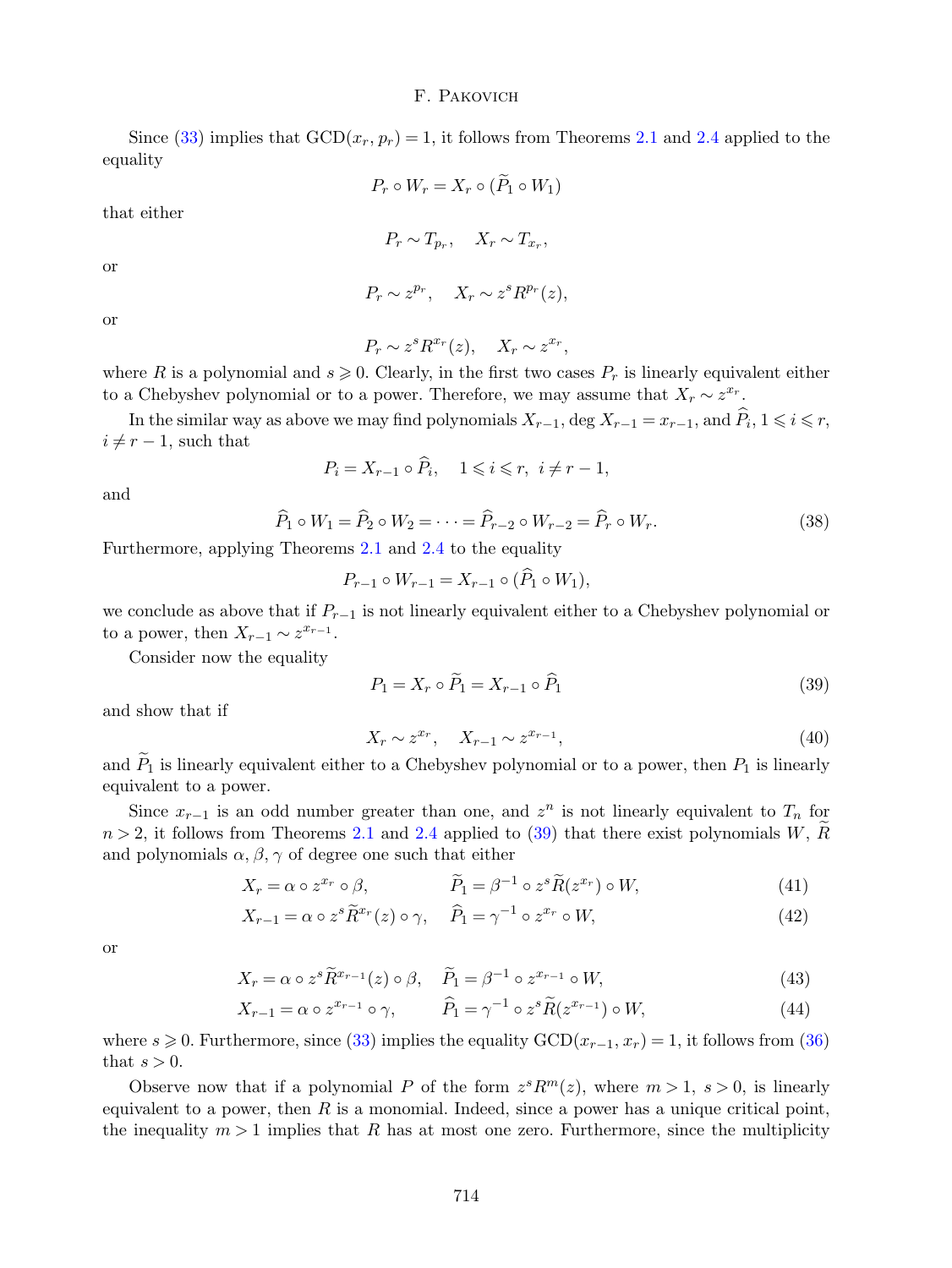of the unique critical point of a power  $z^n$  coincides with n, it follows from  $s > 0$  that whenever  $\deg R > 0$  the unique zero of R coincides with the origin. Therefore, it follows from  $(40)$ – $(43)$ that without loss of generality we may assume that

<span id="page-11-0"></span>
$$
X_r = \alpha \circ z^{x_r} \circ \beta, \qquad \tilde{P}_1 = \beta^{-1} \circ z^{x_{r-1}} \circ W, \tag{45}
$$

$$
X_{r-1} = \alpha \circ z^{x_{r-1}} \circ \gamma, \quad \widehat{P}_1 = \gamma^{-1} \circ z^{x_r} \circ W,\tag{46}
$$

where W is a polynomial and  $\alpha$ ,  $\beta$ ,  $\gamma$  are polynomials of degree one.

If  $\widetilde{P}_1$  is linearly equivalent to a power, then it follows from the second equality in [\(45\)](#page-11-0) by the chain rule that the only critical value of W is zero, implying that  $W = z^t \circ \omega$  for some polynomial of degree one  $\omega$  and  $t \geq 0$ . Therefore, in this case  $P_1 = X_r \circ \tilde{P}_1$  is linearly equivalent to a power. On the other hand, the above assumptions yield that  $P_1$  may not be linearly equivalent to a Chebyshev polynomial, for otherwise Corollary [2.3](#page-7-0) applied to the second equality in [\(45\)](#page-11-0) would imply that  $z^{x_{r-1}}$  is linearly equivalent to  $T_{x_{r-1}}$ , in contradiction to the assumption that  $x_{r-1}$ is an odd number greater than one. Therefore, if [\(33\)](#page-8-4) holds, then at least one  $P_i, 1 \leq i \leq r$ , is linearly equivalent either to a Chebyshev polynomial or to a power.

In order to prove that [\(34\)](#page-9-2) implies that at least one  $W_i$ ,  $1 \leq i \leq r$ , is linearly equivalent either to a Chebyshev polynomial or to a power we use similar arguments. Namely, for  $i, 1 \leq i \leq r$ , define

$$
y_i = \text{GCD}(w_1, w_2, \dots w_{i-1}, w_{i+1}, \dots w_r).
$$

As above, if at least one  $y_i, 1 \leq i \leq r$ , is equal to one, then [\(35\)](#page-9-3) by the induction assumption implies that at least one  $W_j$ ,  $1 \leq j \leq r$ ,  $j \neq i$ , is linearly equivalent either to a Chebyshev polynomial or to a power. Therefore, we may assume that  $y_i > 1$  for all  $i, 1 \leq i \leq r$ . Furthermore, we may assume that  $w_r$  and  $y_i, 1 \leq i \leq r-1$ , are odd.

Using Theorem [3.1,](#page-9-0) we conclude that there exist a polynomial  $Y_r$ , deg  $Y_r = y_r$ , and polynomials  $\widetilde{W}_i, 1 \leq i \leq r-1$ , such that

$$
W_i = \widetilde{W}_i \circ Y_r, \quad 1 \leqslant i \leqslant r-1,
$$

and

$$
P_1 \circ \widetilde{W}_1 = P_2 \circ \widetilde{W}_2 = \dots = P_{r-1} \circ \widetilde{W}_{r-1},\tag{47}
$$

where by the induction assumption we may assume that  $\widetilde{W}_1$  is linearly equivalent either to a Chebyshev polynomial or to a power. Furthermore, since [\(34\)](#page-9-2) implies that  $GCD(y_r, w_r) = 1$  it follows from Theorems [2.1](#page-6-0) and [2.4](#page-8-0) applied to the equality

$$
(P_1 \circ W_1) \circ Y_r = P_r \circ W_r
$$

that W<sub>r</sub> is linearly equivalent either to a Chebyshev polynomial or to a power unless  $Y_r \sim z^{y_r}$ .

Continuing to argue as above we reduce the proof of the theorem to the analysis of the equality

<span id="page-11-1"></span>
$$
W_1 = \widetilde{W}_1 \circ Y_r = \widehat{W}_1 \circ Y_{r-1},\tag{48}
$$

where

$$
Y_r \sim z^{y_r}, \quad Y_{r-1} \sim z^{y_{r-1}}, \tag{49}
$$

and  $\widetilde{W}_1$  is linearly equivalent either to a Chebyshev polynomial or to a power.

Observe now that if a polynomial of the form  $z^{s}R(z^{m})$ , where  $m > 1, s > 0$ , is linearly equivalent to a power, then R is a monomial. Indeed, comparing the coefficients of  $z^{n-1}$  of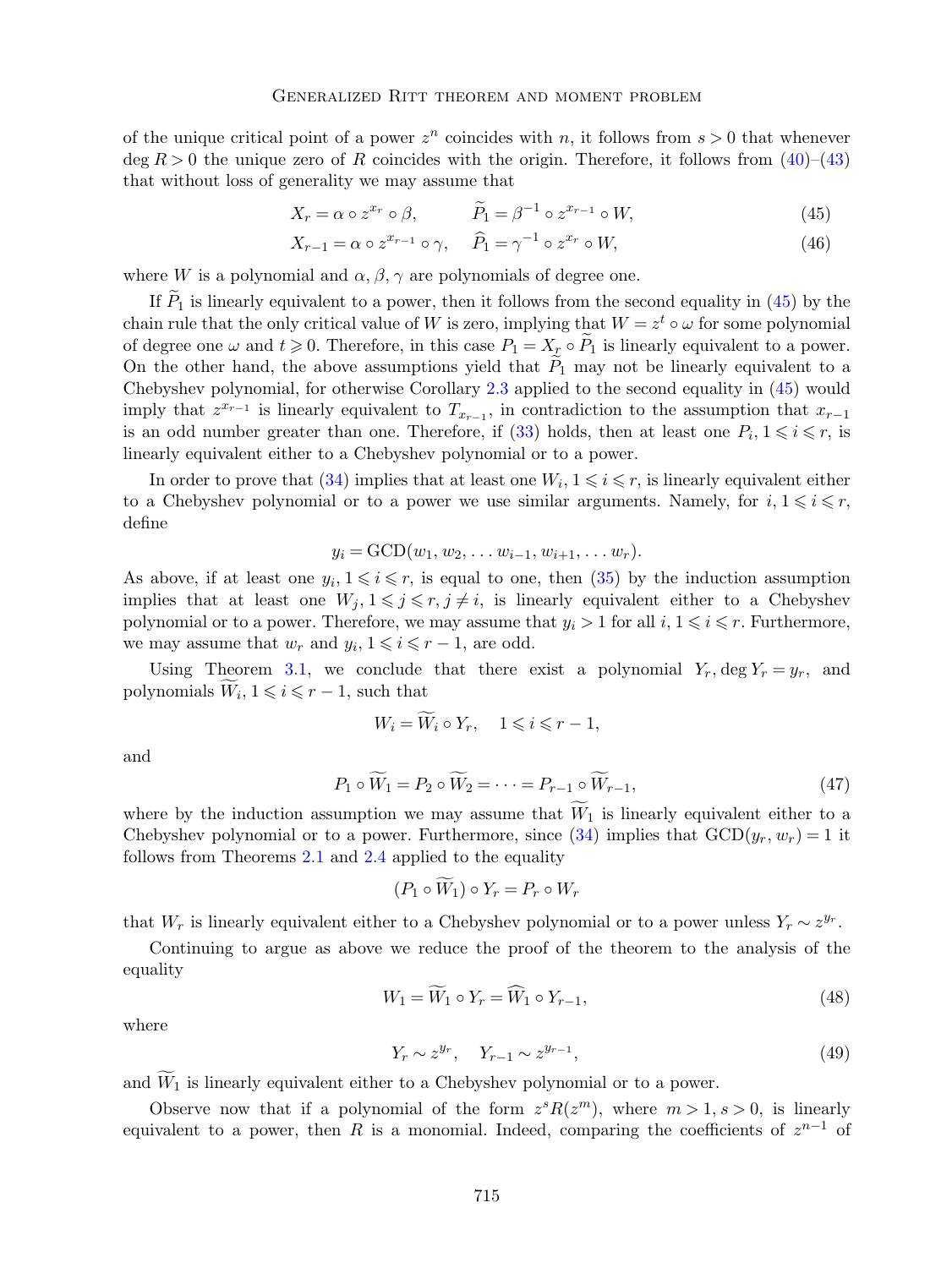both parts of the equality

<span id="page-12-7"></span><span id="page-12-1"></span>
$$
z^{s} R(z^{m}) = \mu \circ z^{n} \circ \nu,
$$
\n<sup>(50)</sup>

we conclude that  $\nu(0) = 0$  whenever deg  $R > 0$ . It follows now from  $s > 0$  that  $\mu(0) = 0$ , implying that R is a monomial. Therefore, applying Theorems [2.1](#page-6-0) and [2.4](#page-8-0) to  $(48)$  and arguing as in the analysis of [\(39\)](#page-10-0) we conclude that there exist a polynomial W and polynomials  $\alpha$ ,  $\beta$ ,  $\gamma$  of degree one such that

$$
\widetilde{W}_1 = W \circ z^{y_{r-1}} \circ \beta, \quad Y_r = \beta^{-1} \circ z^{y_r} \circ \alpha,
$$
\n
$$
(51)
$$

$$
\widehat{W}_1 = W \circ z^{y_r} \circ \gamma, \qquad Y_{r-1} = \gamma^{-1} \circ z^{y_{r-1}} \circ \alpha. \tag{52}
$$

If  $\widetilde{W}_1$  is linearly equivalent to a power, then the first equality in [\(51\)](#page-12-1) implies that W has a unique critical value and that the corresponding critical point is zero, for otherwise  $\widetilde{W}_1$  would have more than one critical point. Therefore,  $W = \omega \circ z^t$  for some polynomial of degree one  $\omega$ and  $t \geq 0$ , implying that  $W_1 = W_1 \circ Y_r$  is linearly equivalent to a power. On the other hand,  $W_1$ may not be linearly equivalent to a Chebyshev polynomial since otherwise Corollary [2.3](#page-7-0) applied to the first equality in [\(51\)](#page-12-1) would imply that  $z^{y_{r-1}} \sim T_{y_{r-1}}$ , in contradiction to the assumption that  $y_{r-1}$  is an odd number greater than one.  $\Box$ 

#### 4. The second Ritt theorem for triple decompositions

# <span id="page-12-0"></span>4.1 Decompositions involving Chebyshev polynomials or powers

By Theorem [1.2,](#page-5-0) if polynomials  $P_i, W_i, 1 \leq i \leq r$ , satisfy [\(32\)](#page-8-3) and [\(34\)](#page-9-2), then one of  $W_i, 1 \leq i \leq r$ , is linearly equivalently either to a Chebyshev polynomial or to a power. In this subsection we will show that this implies some strong restrictions on a possible form of other  $W_i$  appearing in  $(32)$ . More precisely, we will describe a possible form of polynomials W satisfying the equations

<span id="page-12-2"></span>
$$
P_1 \circ z^n = P_2 \circ W \tag{53}
$$

or

<span id="page-12-3"></span>
$$
P_1 \circ T_n = P_2 \circ W \tag{54}
$$

for some polynomials  $P_1$ ,  $P_2$ . Notice that if the number n in [\(53\)](#page-12-2) and [\(54\)](#page-12-3) is a divisor of deg W, then Corollary [2.2](#page-7-1) applied to [\(53\)](#page-12-2) (respectively to [\(54\)](#page-12-3)) implies that  $W = R \circ z^n$  (respectively that  $W = R \circ T_n$ , where R is a polynomial. Therefore, we must consider only the case where  $n \nmid \deg W$ .

Two lemmas below may be deduced easily from [\[Pak09,](#page-23-22) Theorem 6.4] and [\[ZM08,](#page-24-5) Lemma 3.16] correspondingly. For the reader's convenience we provide short independent proofs. Notice that Lemma [4.1](#page-12-4) is proved without the assumption  $n \nmid \deg W$ ; however, for Lemma [4.2](#page-13-0) this assumption is essential.

<span id="page-12-4"></span>LEMMA 4.1. Let  $P, P_1, P_2, W$  be polynomials satisfying the equation

<span id="page-12-6"></span>
$$
P = P_1 \circ z^n = P_2 \circ W. \tag{55}
$$

Then there exist polynomials R, U and a polynomial  $\sigma$  of degree one such that

<span id="page-12-5"></span>
$$
W = \sigma \circ z^s R(z^n), \quad P = U \circ z^{sn/e} R^{n/e}(z^n), \tag{56}
$$

where  $s \geq 0$  and  $e = \text{GCD}(n, \text{deg } W)$ .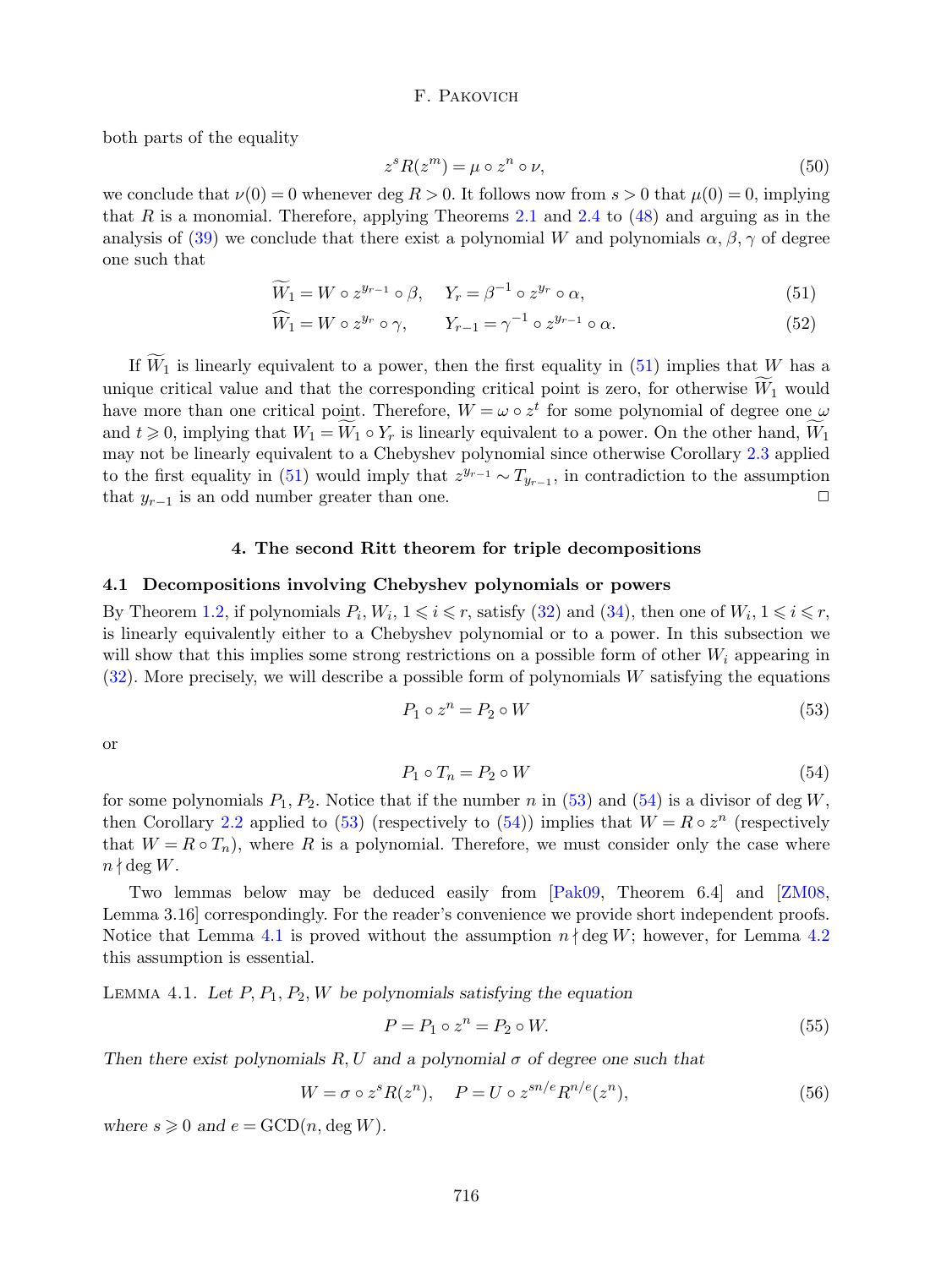#### Generalized Ritt theorem and moment problem

Proof. Observe first that without loss of generality we may assume that

<span id="page-13-1"></span>
$$
\text{GCD}(\text{deg } P_1, \text{deg } P_2) = 1, \quad \text{GCD}(n, \text{deg } W) = 1. \tag{57}
$$

<span id="page-13-3"></span><span id="page-13-2"></span>.

Indeed, by Theorem [2.1](#page-6-0) there exist polynomials  $A, B, C, D, U, V$  where

$$
\deg U = \text{GCD}(\deg P_1, \deg P_2), \quad \deg V = e,
$$

such that

$$
P_1 = U \circ A, \quad z^n = C \circ V, \quad P_2 = U \circ B, \quad W = D \circ V, \quad A \circ C = B \circ D.
$$

Furthermore, it follows from the first part of Corollary [2.3](#page-7-0) that without loss of generality we may assume that

$$
C = z^{n/e}, \quad V = z^e
$$

Set  $\widetilde{P} = A \circ C = B \circ D$ . If the lemma is true under assumption [\(57\)](#page-13-1), then

$$
D = \sigma \circ z^l R(z^{n/e}), \quad \widetilde{P} = z^{ln/e} R^{n/e}(z^{n/e}),
$$

where  $\text{GCD}(l, n/e) = 1$ . Therefore, since

$$
P = U \circ \widetilde{P} \circ z^e, \quad W = D \circ z^e,
$$

the equalities in  $(56)$  hold with  $s = le$ .

In order to prove Lemma [4.1](#page-12-4) under assumption [\(57\)](#page-13-1) apply Theorem [2.4](#page-8-0) to [\(55\)](#page-12-6). If the collection  $P_1, P_2, W, z^n$  is a cyclic solution of [\(21\)](#page-6-2), then there exist a polynomial  $R_1$  and polynomials  $\sigma_1$ ,  $\sigma_2$ ,  $\nu$ ,  $\mu$  of degree one such that either the equalities

$$
P_1 = \nu \circ z^m \circ \sigma_1^{-1}, \qquad z^n = \sigma_1 \circ z^s R_1(z^m) \circ \mu,
$$
  
\n
$$
P_2 = \nu \circ z^s R_1^m(z) \circ \sigma_2^{-1}, \qquad W = \sigma_2 \circ z^m \circ \mu,
$$

or the equalities

$$
P_1 = \nu \circ z^s R_1^n(z) \circ \sigma_1^{-1}, \quad z^n = \sigma_1 \circ z^n \circ \mu,\tag{58}
$$

$$
P_2 = \nu \circ z^n \circ \sigma_2^{-1}, \qquad W = \sigma_2 \circ z^s R_1(z^n) \circ \mu,
$$
\n
$$
(59)
$$

hold. Furthermore, since the lemma is true if  $n = 1$  or deg  $W = 1$ , we may assume that  $n > 1$ , deg  $W > 1$ , implying that  $s > 0$  by [\(57\)](#page-13-1). Therefore, since [\(50\)](#page-12-7) for  $m > 1$ ,  $s > 0$  implies that R is a monomial, without loss of generality we may assume that [\(58\)](#page-13-2) and [\(59\)](#page-13-3) hold. Since  $n \geq 2$ , the second equality in [\(58\)](#page-13-2) implies that  $\mu(0) = 0$ , and hence (58) and [\(59\)](#page-13-3) imply [\(56\)](#page-12-5).

Finally, if  $P_1, P_2, W, z^n$  is a dihedral solution of [\(21\)](#page-6-2), then, since the equality  $z^n = \sigma \circ T_n \circ \mu$ implies that  $n = 2$  and  $\mu(0) = 0$ , the lemma follows from [\(29\)](#page-8-5) and the second equality in [\(30\)](#page-8-6).  $\Box$ 

<span id="page-13-0"></span>LEMMA 4.2. Let  $P$ ,  $P_1$ ,  $P_2$ ,  $W$  be polynomials satisfying the equation

<span id="page-13-4"></span>
$$
P = P_1 \circ T_n = P_2 \circ W,\tag{60}
$$

where  $n \nmid \text{deg } W$ . Then there exist a polynomial U and a polynomial  $\sigma$  of degree one such that either

$$
W = \sigma \circ T_m, \quad P = U \circ T_t,\tag{61}
$$

where  $t = LCM(n, m)$ , or

$$
W = \sigma \circ zS(z^2) \circ T_{n/2}, \quad P = U \circ z^2 S^2(z^2) \circ T_{n/2}, \tag{62}
$$

for some polynomial S.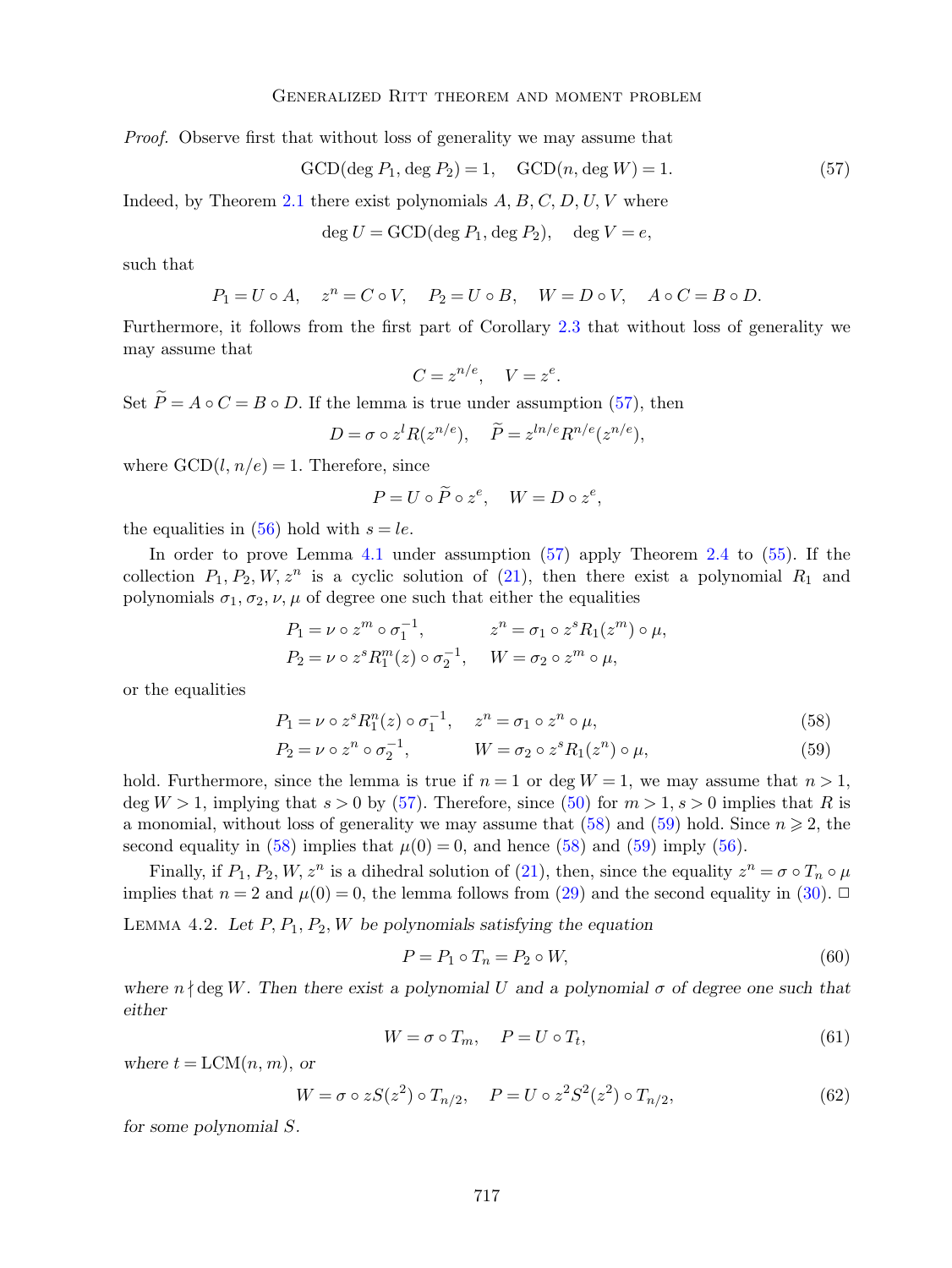Proof. Using the second part of Corollary [2.3](#page-7-0) it is easy to show in the same way as in the proof of Lemma [4.1](#page-12-4) that without loss of generality we may assume that condition [\(57\)](#page-13-1) holds. Furthermore,  $n \geqslant 2$  by  $n \nmid \text{deg } W$ . If  $n = 2$ , then, since  $T_2 = \theta \circ z^2$ , where  $\theta = 2z - 1$ , the lemma follows from Lemma [4.1](#page-12-4) taking into account that we can set  $s = 1$  in [\(56\)](#page-12-5) in view of the condition  $n \nmid \text{deg } W$ . Therefore, we may assume that  $n > 2$ .

Observe first that if

<span id="page-14-1"></span>
$$
T_m = \sigma \circ z^s R(z^n) \circ \mu,\tag{63}
$$

where  $\sigma$  and  $\mu$  are polynomials of degree one,  $n \geqslant 2$ , and deg  $R > 0$ , then  $\mu(0) = 0$  and  $n = 2$ . Indeed, it is easy to see that the set of critical points of the polynomial  $z<sup>s</sup>R(z<sup>n</sup>)$  is invariant with respect to the rotation  $z \to \varepsilon z$ , where  $\varepsilon$  is an nth primitive root of unity. On the other hand, since all critical points of  $T_m$  are on the real line, it follows from [\(63\)](#page-14-1) that all critical points of  $z^{s}R(z^{n})$  are on the line  $\mu\{\mathbb{R}\}$ . This implies easily that  $\mu(0) = 0$  and  $n = 2$ .

Furthermore, observe that the equality

<span id="page-14-2"></span>
$$
T_n = \sigma \circ T_n \circ \mu,\tag{64}
$$

where  $\sigma$  and  $\mu$  are polynomials of degree one and  $n \geq 2$ , implies that

<span id="page-14-4"></span><span id="page-14-3"></span>
$$
\mu = \pm z. \tag{65}
$$

Indeed, by [\(24\)](#page-7-2) any Chebyshev polynomial has the form  $z^{s}R(z^{2})$ , where s is equal to zero or one, implying by the above remark that  $\mu(0) = 0$  in [\(64\)](#page-14-2). Now the comparison of coefficients of both parts of [\(64\)](#page-14-2) implies that  $\mu = \pm z$ , for otherwise  $T_n$  would have a form  $z^s R(z^n)$  for some  $n > 2$  and  $s \geqslant 0$ .

Now apply Theorem [2.4](#page-8-0) to [\(60\)](#page-13-4). If  $P_1$ ,  $P_2$ ,  $W$ ,  $T_n$  is a dihedral solution of [\(21\)](#page-6-2), then, since  $(64)$  implies  $(65)$ , it is easy to see taking into account  $(24)$  that the lemma is true. Otherwise, taking into account that  $z^n$  and  $T_n$  are not linearly equivalent for  $n > 2$ , we conclude that there exist polynomials  $\sigma_1$ ,  $\sigma_2$ ,  $\nu$ ,  $\mu$  of degree one such that

$$
P_1 = \nu \circ z^{n_1} \circ \sigma_1^{-1}, \qquad T_n = \sigma_1 \circ z^{s_1} R_1(z^{n_1}) \circ \mu, \tag{66}
$$

$$
P_2 = \nu \circ z^{s_1} R_1^{n_1}(z) \circ \sigma_2^{-1}, \quad W = \sigma_2 \circ z^{n_1} \circ \mu,\tag{67}
$$

where  $R_1$  is a non-constant polynomial.

If  $n_1 = 1$ , then the lemma is true. On the other hand, if  $n_1 > 1$ , then  $s_1 > 0$  by [\(57\)](#page-13-1), and the second equality in [\(66\)](#page-14-4) implies that  $n_1 = 2$  and  $\mu(0) = 0$ . Therefore,  $W = \sigma \circ T_2$ , where  $\sigma$  is a polynomial of degree one. Finally, since  $(57)$  implies that n is odd, it follows from  $(29)$  and the second equality in [\(66\)](#page-14-4) that  $\sigma_1(0) = 0$  and hence

$$
P = P_1 \circ T_n = \nu \circ z^2 \circ \sigma_1^{-1} \circ T_n = U \circ T_2 \circ T_n = U \circ T_{2n},
$$
  
min of degree one

where  $U$  is a polynomial of degree one.

Notice that the proofs of Lemmas [4.1](#page-12-4) and [4.2](#page-13-0) given above actually describe not only possible forms of W but also possible forms of  $P_1$  and  $P_2$ . Notice also that in a similar way one can obtain descriptions of the solutions of  $(21)$  in the case where a *left* compositional factor of P is linearly equivalent to a Chebyshev polynomial or to a power.

#### <span id="page-14-0"></span>4.2 Ritt's theorem for triple decompositions

In this subsection we apply the previous results to a description of the solutions of the equation

<span id="page-14-5"></span>
$$
P_1 \circ W_1 = P_2 \circ W_2 = P_3 \circ W_3 \tag{68}
$$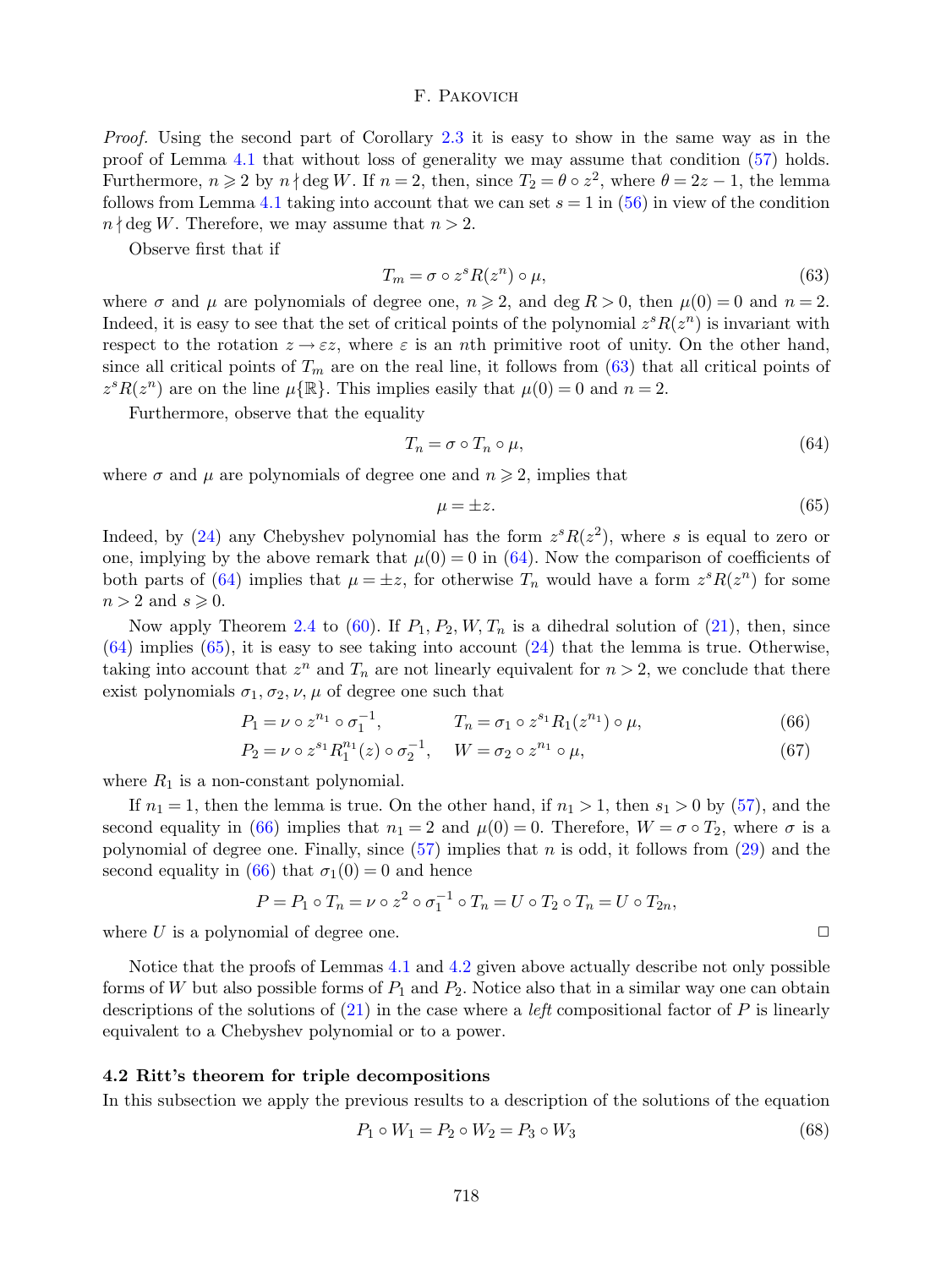in the spirit of the second Ritt theorem. Having in mind applications to the polynomial moment problem, we restrict ourselves by the description of  $W_1, W_2, W_3$  under the condition

<span id="page-15-4"></span>
$$
GCD(\deg W_1, \deg W_2, \deg W_3) = 1.
$$
\n<sup>(69)</sup>

First of all, observe that for any solution  $P_1$ ,  $P_2$ ,  $W_1$ ,  $W_2$  of [\(21\)](#page-6-2) and any decomposition  $W_1 = A \circ B$  we obtain an 'induced' solution of [\(68\)](#page-14-5) setting  $P_3 = P_1 \circ A$ ,  $W_3 = B$ . Furthermore, it follows from Corollary [2.2](#page-7-1) that any solution of [\(68\)](#page-14-5) for which deg  $W_3$  deg  $W_1$  holds may be obtained in such a way. In order to exclude such solutions we will assume that

<span id="page-15-0"></span>
$$
\deg W_i \nmid \deg W_j, \quad i \neq j, 1 \leq j \leq 3. \tag{70}
$$

Further, in view of Theorem [1.1](#page-4-3) without loss of generality we may assume that either  $W_1 = z^n$  or  $W_1 = T_n$ , where in the first case  $n > 1$  by [\(70\)](#page-15-0), while in the second case without loss of generality we may assume that  $n > 2$  since  $T_2 \sim z^2$ .

<span id="page-15-9"></span>PROPOSITION 4.3. Let  $P_1$ ,  $P_2$ ,  $P_3$ ,  $W_1$ ,  $W_2$ ,  $W_3$  be polynomials such that [\(68\)](#page-14-5)–[\(70\)](#page-15-0) hold. If  $W_1 = z^n$ , where  $n > 1$ , then there exist polynomials  $\mu_1, \mu_2$  of degree one such that either

<span id="page-15-3"></span>
$$
W_2 = \mu_1 \circ z^m \circ z^{s_2} R_2(z^n), \quad W_3 = \mu_2 \circ z^{s_1} R_1(z^m) \circ z^{s_2} R_2(z^n), \tag{71}
$$

where  $R_1, R_2$  are polynomials,  $m > 1$ ,  $GCD(s_1, m) = 1$ ,  $GCD(s_2, n) = 1$ , or  $n = 2$  and

<span id="page-15-6"></span>
$$
W_2 = \mu_1 \circ T_{m_1} \circ zR(z^2), \quad W_3 = \mu_2 \circ T_{m_2} \circ zR(z^2), \tag{72}
$$

where R is a polynomial, and  $m_1 > 1$ ,  $m_2 > 1$  are odd numbers satisfying  $GCD(m_1, m_2) = 1$ .

On the other hand, if  $W_1 = T_n$ , where  $n > 2$ , then there exist polynomials  $\mu_1, \mu_2$  of degree one such that either

<span id="page-15-7"></span>
$$
W_2 = \mu_1 \circ T_{m_1}, \quad W_3 = \mu_2 \circ T_{m_2}, \tag{73}
$$

where  $m_1 > 1, m_2 > 1$ , or  $W_1 = T_{2m_1}$  and

<span id="page-15-8"></span>
$$
W_2 = \mu_1 \circ T_{2m_2}, \quad W_3 = \mu_2 \circ zR(z^2) \circ T_{m_1m_2}, \tag{74}
$$

where R is a polynomial, and  $m_1 > 1$ ,  $m_2 > 1$  are odd numbers satisfying  $GCD(m_1, m_2) = 1$ .

*Proof in the case*  $W_1 = z^n$ . It follows from Theorems [2.1](#page-6-0) and [2.4](#page-8-0) applied to the equality

$$
P_2 \circ W_2 = P_3 \circ W_3
$$

that without loss of generality we may assume that either

<span id="page-15-1"></span>
$$
W_2 = z^m \circ W, \quad W_3 = z^{s_1} R_1(z^m) \circ W,\tag{75}
$$

where  $R_1$ , W are polynomials and  $GCD(s_1, m) = 1$ , or

<span id="page-15-5"></span>
$$
W_2 = T_{m_1} \circ W, \quad W_3 = T_{m_2} \circ W,\tag{76}
$$

where W is a polynomial and  $GCD(m_1, m_2) = 1$ . Moreover, condition [\(70\)](#page-15-0) implies that  $m > 1$ . Further, it follows from

$$
P_1 \circ z^n = P_2 \circ W_2 \tag{77}
$$

that

$$
P_2 \circ W_2 = P_2 \circ (W_2 \circ \varepsilon),
$$

where  $\varepsilon$  is a primitive nth root of unity, and applying to this equality Corollary [2.2](#page-7-1) we see that

<span id="page-15-2"></span>
$$
W_2 = \sigma \circ W_2 \circ \varepsilon z,\tag{78}
$$

where  $\sigma$  is a polynomial of degree one.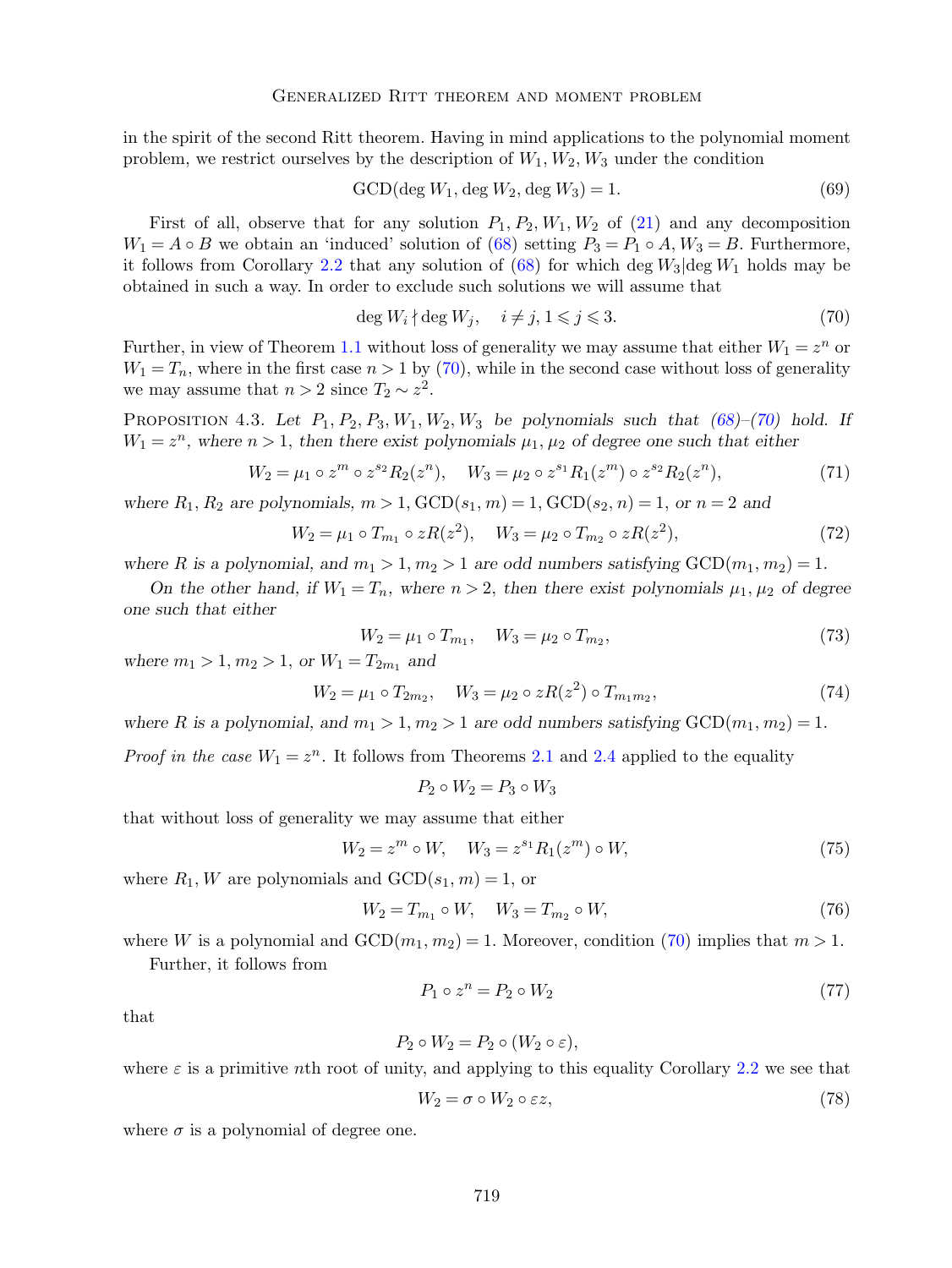If [\(75\)](#page-15-1) has place, then [\(78\)](#page-15-2) implies that

$$
z^m \circ W = (\sigma \circ z^m) \circ (W \circ \varepsilon z)
$$

and applying Corollary [2.2](#page-7-1) once again we conclude that there exists a polynomial  $\mu$  of degree one such that the equalities

<span id="page-16-0"></span>
$$
z^m = \sigma \circ z^m \circ \mu^{-1},\tag{79}
$$

and

<span id="page-16-1"></span>
$$
W = \mu \circ W \circ \varepsilon z \tag{80}
$$

hold. Since  $m > 1$ , [\(79\)](#page-16-0) implies that  $\mu(0) = 0$  and the comparison of coefficients of the parts of [\(80\)](#page-16-1) yields that

<span id="page-16-2"></span>
$$
W = z^{s_2} R_2(z^n),\tag{81}
$$

where  $R_2$  is a polynomial and  $s_2 \geq 0$ , implying [\(71\)](#page-15-3). Furthermore,  $GCD(s_2, n) = 1$  by [\(69\)](#page-15-4).

Assume now that [\(76\)](#page-15-5) holds. As above, [\(78\)](#page-15-2) implies that

$$
T_{m_1} \circ W = (\sigma \circ T_{m_1}) \circ (W \circ \varepsilon z),
$$

and applying to this equality Corollary [2.2](#page-7-1) we conclude that there exists a polynomial  $\mu$  of degree one such that the equalities  $T_{m_1} = \sigma \circ T_{m_1} \circ \mu^{-1}$  and [\(80\)](#page-16-1) hold. Since [\(64\)](#page-14-2) implies [\(65\)](#page-14-3), this yields that  $\mu = \pm z$ . If  $\mu = z$ , then it follows from [\(80\)](#page-16-1) that  $W = R_2(z^n)$  for some polynomial  $R_2$ , in contradiction to [\(70\)](#page-15-0). On the other hand, if  $\mu = -z$ , then [\(80\)](#page-16-1) yields that

<span id="page-16-3"></span>
$$
W = z^{n/2} R_2(z^n),\tag{82}
$$

implying that  $n/2 = 1$  by [\(69\)](#page-15-4). Therefore,  $n = 2$  and [\(72\)](#page-15-6) holds. Furthermore,  $m_1$  and  $m_2$  are odd by [\(70\)](#page-15-0).

Remark. It follows immediately from Lemma [4.1](#page-12-4) that  $W = \mu \circ z^s R(z^n)$ , where R is a polynomial and  $\mu$  is a polynomial of degree one. However, the proofs of  $(81)$  and  $(82)$  require additional considerations given above. Notice also that [\(78\)](#page-15-2) may be used for an alternative proof of Lemma [4.1.](#page-12-4)

*Proof in the case*  $W_1 = T_n$ . It follows from Lemma [4.2](#page-13-0) applied to the equalities

$$
P_1 \circ T_n = P_2 \circ W_2, \quad P_1 \circ T_n = P_3 \circ W_3
$$

that without loss of generality we may assume that either

<span id="page-16-4"></span>
$$
W_2 = T_{m_1}, \quad W_3 = T_{m_2}, \tag{83}
$$

or

<span id="page-16-5"></span>
$$
W_2 = zR_1(z^2) \circ T_{n/2}, \quad W_3 = zR_2(z^2) \circ T_{n/2}
$$
\n(84)

for some polynomials  $R_1, R_2$ , or

<span id="page-16-6"></span>
$$
W_2 = T_m, \quad W_3 = zR_1(z^2) \circ T_{n/2}, \tag{85}
$$

where  $R_1$  is a polynomial such that

<span id="page-16-7"></span>
$$
W_3 \neq \sigma \circ T_l \tag{86}
$$

for a polynomial  $\sigma$  of degree one and a Chebyshev polynomial  $T_l$ . Furthermore, in the last case

<span id="page-16-8"></span>
$$
P = V \circ T_t,\tag{87}
$$

where V is a polynomial and  $t = LCM(n, m)$ .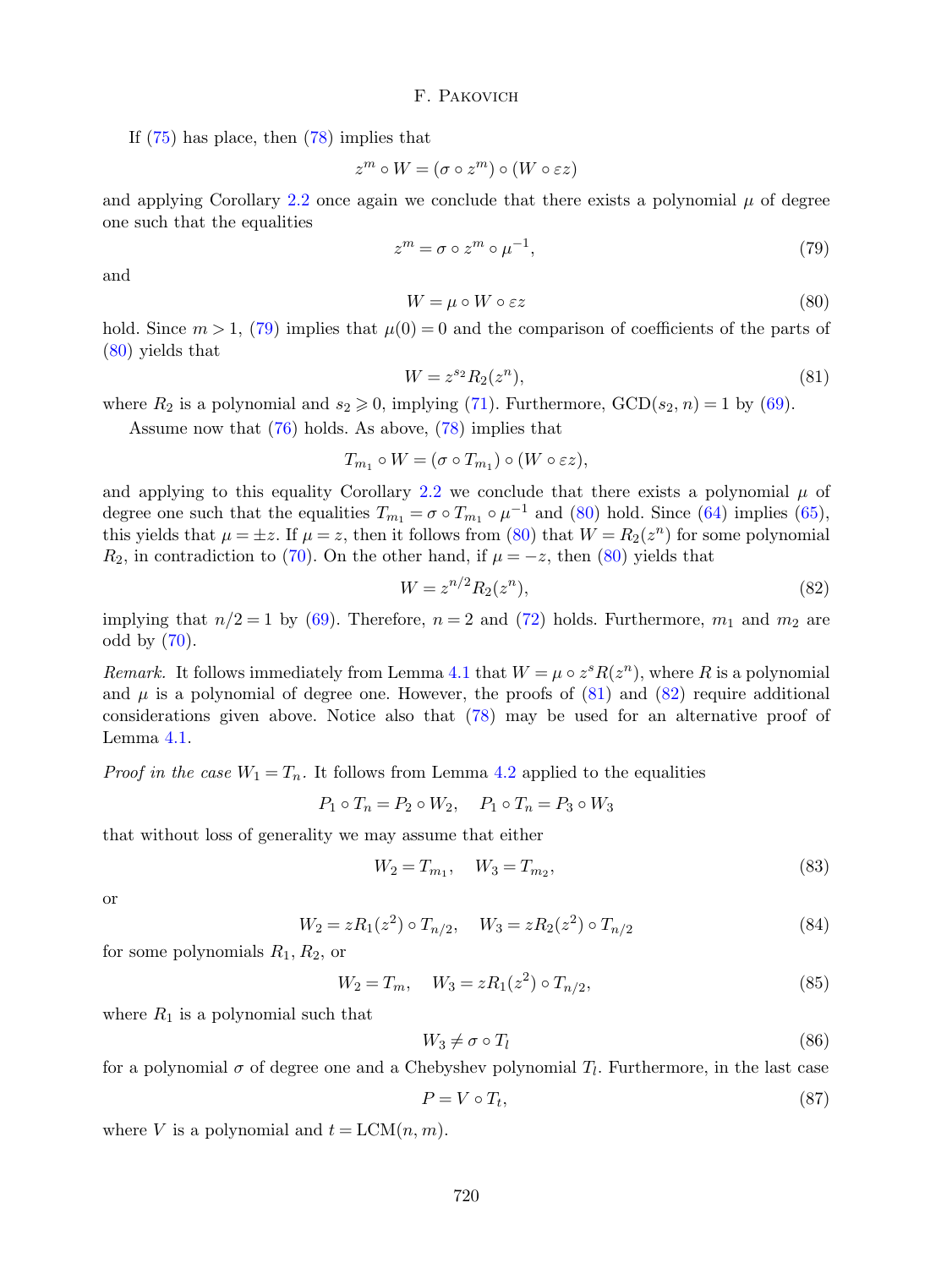Clearly, [\(83\)](#page-16-4) corresponds to [\(73\)](#page-15-7) while [\(84\)](#page-16-5) is impossible in view of the conditions  $n > 2$ and [\(69\)](#page-15-4). Assume now that [\(85\)](#page-16-6) and [\(86\)](#page-16-7) hold. Since in this case  $n/2$  divides both deg  $W_1$  and deg  $W_3$  it follows from [\(69\)](#page-15-4) that  $GCD(n/2, m) = 1$ . Similarly,  $GCD(n, m/2) = 1$ , since, in view of  $(86)$ , Lemma [4.2](#page-13-0) applied to the equality

$$
P_2 \circ T_m = P_3 \circ W_3
$$

implies that

$$
W_3 = zR_2(z^2) \circ T_{m/2}
$$
\n(88)

for some polynomial  $R_2$ . Therefore,  $n/2$  and  $m/2$  are odd,  $GCD(n/2, m/2) = 1$ , and [\(87\)](#page-16-8) takes the form

$$
P = V \circ T_{nm/2}.\tag{89}
$$

Applying now Lemma [4.2](#page-13-0) to the equality

$$
P = V \circ T_{nm/2} = P_3 \circ W_3
$$

and taking into account [\(86\)](#page-16-7) we conclude that

<span id="page-17-4"></span>
$$
W_3 = zR(z^2) \circ T_{nm/4}, \quad P = U \circ z^2 R^2(z^2) \circ T_{nm/4}
$$
\n(90)

for some polynomials R and U. Furthermore, since both numbers n and m are even each of them is greater than 2 by [\(70\)](#page-15-0). Changing now n to  $2m_1$  and m to  $2m_2$  we obtain [\(74\)](#page-15-8).

#### 5. Explicit solution of the polynomial moment problem

#### 5.1 Lemma about values of Chebyshev polynomials

In this subsection we prove the following technical lemma.

<span id="page-17-3"></span>LEMMA 5.1. Let  $T_{m_1}, T_{m_2}, T_{m_3}$  be the Chebyshev polynomials and a, b complex numbers.

(a) Assume that

<span id="page-17-0"></span>
$$
T_{m_1}(a) = T_{m_1}(b), \quad T_{m_2}(a) = T_{m_2}(b), \quad T_{m_3}(a) = T_{m_3}(b). \tag{91}
$$

Then there exists a pair of distinct indices  $i_1, i_2, 1 \leq i_1, i_2 \leq 3$ , such that for  $l = \text{GCD}(m_{i_1}, m_{i_2})$ the equality  $T_l(a) = T_l(b)$  holds.

(b) Assume that

<span id="page-17-2"></span>
$$
T_{m_1}(a) = 0, \quad T_{m_2}(a) = 0,\tag{92}
$$

where  $m_1, m_2$  are odd numbers such that  $GCD(m_1, m_2) = 1$ . Then  $a = 0$ .

*Proof.* Choose  $\alpha, \beta \in \mathbb{C}$  such that  $\cos \alpha = a$ ,  $\cos \beta = b$ . Then the equalities in [\(91\)](#page-17-0) imply the equalities

<span id="page-17-1"></span>
$$
m_1\alpha = \varepsilon_1 m_1\beta + 2\pi k_1, \quad m_2\alpha = \varepsilon_2 m_2\beta + 2\pi k_2, \quad m_3\alpha = \varepsilon_3 m_3\beta + 2\pi k_3,\tag{93}
$$

where  $\varepsilon_1 = \pm 1, \varepsilon_2 = \pm 1, \varepsilon_3 = \pm 1$ , and  $k_1, k_2, k_3 \in \mathbb{Z}$ . Clearly, among the numbers  $\varepsilon_1, \varepsilon_2, \varepsilon_3$  at least two are equal, and without loss of generality we may assume that  $\varepsilon_1 = \varepsilon_2$ . Multiplying now the first equality in  $(93)$  by u and adding the second equality multiplied by v, where u, v are integers satisfying  $um_1 + v m_2 = l$ , where  $l = \text{GCD}(m_1, m_2)$ , we see that  $l\alpha = \varepsilon_1 l\beta + 2\pi k_4$ , where  $k_4 \in \mathbb{Z}$ , implying that  $T_l(a) = T_l(b)$ .

Similarly, the equalities in [\(92\)](#page-17-2) imply the equalities

$$
m_1 \alpha = \pi/2 + \pi k_1, \quad m_2 \alpha = \pi/2 + \pi k_2, \quad k_1, k_2 \in \mathbb{Z},
$$
\n(94)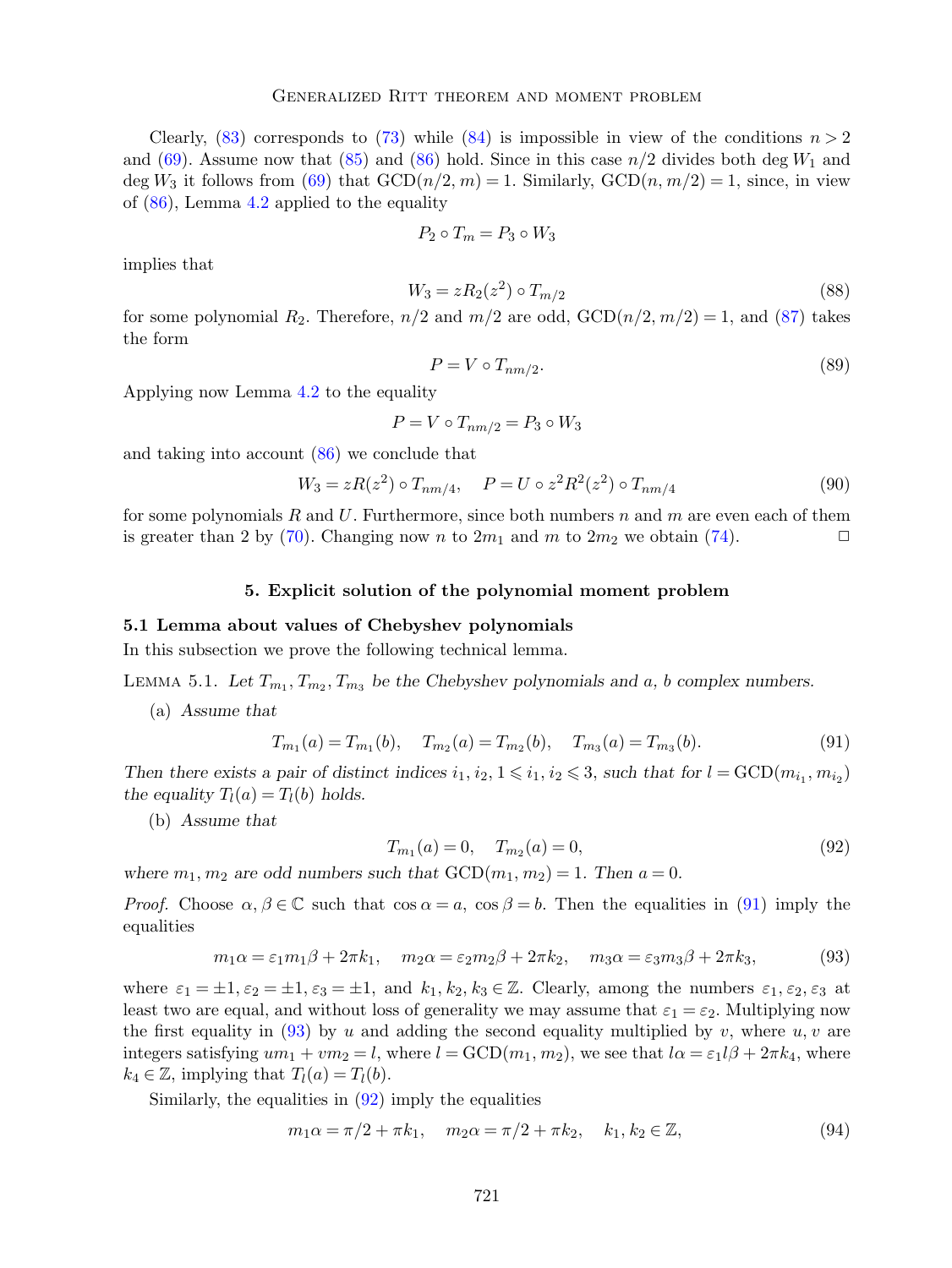and the equality

<span id="page-18-1"></span>
$$
\alpha = (u+v)\pi/2 + \pi k_3, \quad k_3 \in \mathbb{Z},\tag{95}
$$

where  $u, v$  are integers satisfying

<span id="page-18-0"></span>
$$
um_1 + v m_2 = 1. \t\t(96)
$$

Moreover, since  $m_1$ ,  $m_2$  are odd, [\(96\)](#page-18-0) implies that the numbers  $u, v$  have different parity. Therefore, [\(95\)](#page-18-1) implies that  $a = \cos \alpha = 0$ .

Notice that the above argument shows that if  $a \neq b$  and  $GCD(m_1, m_2) = 1$  in [\(91\)](#page-17-0), then the equality  $\varepsilon_1 = \varepsilon_2$  in [\(93\)](#page-17-1) is impossible. Therefore, a, b,  $a \neq b$ , is a solution of the system

<span id="page-18-2"></span>
$$
T_{m_1}(a) = T_{m_1}(b), \quad T_{m_2}(a) = T_{m_2}(b), \tag{97}
$$

where  $GCD(m_1, m_2) = 1$ , if and only if  $a = \cos \alpha$ ,  $b = \cos \beta$ , where  $\alpha$ ,  $\beta$ ,  $\alpha \neq \beta$ , is a solution of the system

$$
\alpha - \beta = \frac{2\pi k_1}{m_1}, \quad \alpha + \beta = \frac{2\pi k_2}{m_2},
$$

for some  $k_1 \in \mathbb{Z}, k_2 \in \mathbb{Z}$ . In particular, the equalities in [\(97\)](#page-18-2) for  $a \neq b$  imply the equalities

$$
T_{m_1m_2}(a) = \pm 1, \quad T_{m_1m_2}(b) = \pm 1.
$$

# 5.2 Proof of Theorem [1.2](#page-5-0)

<span id="page-18-7"></span>PROPOSITION 5.2. Let P be a polynomial and  $W_i, 1 \leq i \leq r$ , compositional right factors of P such that  $W_i(a) = W_i(b), 1 \leq i \leq r$ , where  $r > 3$ . Then there exists a pair of distinct indices  $i_1, i_2$ ,  $1 \leq i_1, i_2 \leq r$ , such that the equalities

<span id="page-18-3"></span>
$$
W_{i_1} = \widetilde{W}_{i_1} \circ Z, \quad W_{i_2} = \widetilde{W}_{i_2} \circ Z, \quad Z(a) = Z(b)
$$
\n
$$
(98)
$$

hold for some polynomials  $W_{i_1}, W_{i_2}, Z$ .

Proof. Clearly, we may assume that

$$
\deg W_i \nmid \deg W_j, \quad i \neq j, 1 \leq j \leq r,\tag{99}
$$

since otherwise Corollary [2.2](#page-7-1) applied to the equality

<span id="page-18-5"></span><span id="page-18-4"></span>
$$
P_i \circ W_i = P_j \circ W_j \tag{100}
$$

implies that  $W_j = R \circ W_i$  for some polynomial R, and hence [\(98\)](#page-18-3) holds for  $i_1 = i$ ,  $i_2 = j$ , and  $Z = W_i$ . Furthermore, without loss of generality we may assume that [\(18\)](#page-4-1) holds. Indeed, if

GCD(deg  $W_1$ , deg  $W_2, \ldots$ , deg  $W_r$ ) =  $w > 1$ ,

then there exists a polynomial W of degree w and polynomials  $\widehat{W}_1, \widehat{W}_2, \ldots, \widehat{W}_r$  such that

$$
W_1 = \widehat{W}_1 \circ W, \quad W_2 = \widehat{W}_2 \circ W, \dots, W_r = \widehat{W}_r \circ W,\tag{101}
$$

$$
P_1 \circ \widehat{W}_1 = P_2 \circ \widehat{W}_2 = \dots = P_r \circ \widehat{W}_r,\tag{102}
$$

and

<span id="page-18-6"></span>
$$
\widehat{W}_1(\widehat{a}) = \widehat{W}_1(\widehat{b}), \quad \widehat{W}_2(\widehat{a}) = \widehat{W}_2(\widehat{b}), \dots, \widehat{W}_r(\widehat{a}) = \widehat{W}_r(\widehat{b}), \tag{103}
$$

where

$$
\widehat{a} = W(a), \quad \widehat{b} = W(b).
$$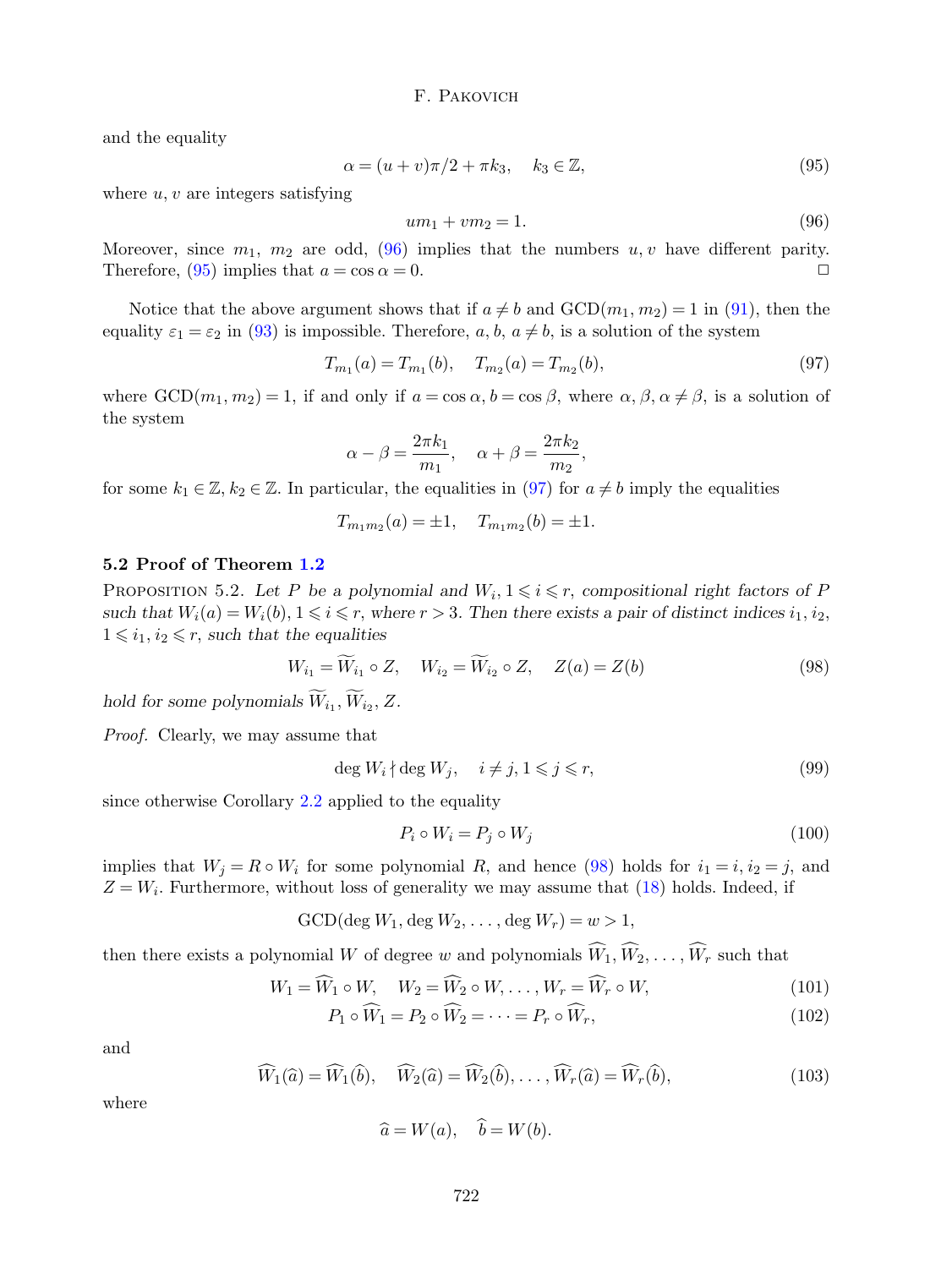If the statement is true under condition [\(18\)](#page-4-1), then there exists a pair of indices  $i_1, i_2, 1 \leq i_1, i_2 \leq r$ , such that

$$
\widehat{W}_{i_1} = \widetilde{W}_{i_1} \circ U, \quad \widehat{W}_{i_2} = \widetilde{W}_{i_2} \circ U, \quad U(\widehat{a}) = U(\widehat{b})
$$

for some polynomials  $W_{i_1}, W_{i_2}$ , and U. Therefore, [\(98\)](#page-18-3) holds for the same pair  $i_1, i_2$  and  $Z = U \circ W$ .

By Theorem [1.1](#page-4-3) we may assume that either  $W_1 = z^n$  or  $W_1 = T_n$ . Assume that  $W_1 = z^n$  and show that in this case the statement is true already if  $r > 2$ . Namely, we will show that if  $W_1 = z^n$ and  $W_2$ ,  $W_3$  are arbitrary polynomials such that

$$
P = P_i \circ W_i, \quad W_i(a) = W_i(b), \quad 1 \leq i \leq 3,
$$

for some polynomials  $P_1$ ,  $P_2$ ,  $P_3$ , then [\(98\)](#page-18-3) holds for some  $i_1, i_2, 1 \leq i_1, i_2 \leq 3$ . Observe that the same argument as above shows that it is enough to prove this statement under the assumption

<span id="page-19-0"></span>GCD(deg  $W_1$ , deg  $W_2$ , deg  $W_3$ ) = 1 (104)

since by Corollary [2.3](#page-7-0) without loss of generality we may assume that the polynomial  $\widehat{W}_1$  in [\(101\)](#page-18-4) is a power.

By Proposition [4.3,](#page-15-9) if [\(104\)](#page-19-0) holds, then without loss of generality we may assume that either [\(71\)](#page-15-3) holds, or  $n = 2$  and [\(72\)](#page-15-6) holds. If (71) holds, then the equalities  $W_1(a) = W_1(b), W_2(a) =$  $W_2(b)$  imply that either the number  $a^n = b^n$  is a root of  $R_2$ , or

$$
a^{ms_2} = b^{ms_2}.\tag{105}
$$

In the first case [\(98\)](#page-18-3) holds for  $i_1 = 2$ ,  $i_2 = 3$ , and  $Z = z^{s_2} R_2(z^n)$ . On the other hand, in the second case we conclude that  $a^t = b^t$ , where  $t = \text{GCD}(ms_2, n)$ , implying that [\(98\)](#page-18-3) holds for  $i_1 = 1$ ,  $i_2 = 2$ , and  $Z = z^t$ .

If  $n = 2$  and [\(72\)](#page-15-6) holds, then the equality  $W_1(a) = W_1(b)$  implies that  $b = -a$ . Therefore, it follows from  $W_2(a) = W_2(b)$  taking into account [\(24\)](#page-7-2) and the oddness of  $m_1$  that

<span id="page-19-1"></span>
$$
T_{m_1}(aR(a^2)) = T_{m_1}(bR(b^2)) = 0.
$$
\n(106)

Similarly,  $W_3(a) = W_3(b)$  implies that

<span id="page-19-2"></span>
$$
T_{m_2}(aR(a^2)) = T_{m_2}(bR(b^2)) = 0.
$$
\n(107)

Applying now Lemma  $5.1(b)$  $5.1(b)$  to  $(106)$  and  $(107)$  we conclude that

$$
aR(a^2) = bR(b^2) = 0,
$$

implying that [\(98\)](#page-18-3) holds for  $i_1 = 2$ ,  $i_2 = 3$ , and  $Z = zR(z^2)$ ,

Assume now that  $W_1 = T_n$  and  $r > 3$ . It follows from Lemma [4.2](#page-13-0) that without loss of generality we may assume that each  $W_i, 2 \leq j \leq r$ , is either a Chebyshev polynomial or has the form  $zR(z^2) \circ T_{n/2}$  for some polynomial R. Furthermore, since  $r > 3$ , at least two polynomials from the set  $W_j, 2 \leqslant j \leqslant r$ , either both are Chebyshev polynomials or both have the form  $zR(z^2) \circ T_{n/2}$ . Therefore, we may assume that either

<span id="page-19-3"></span>
$$
W_2 = T_{m_1}, \quad W_3 = T_{m_2}, \tag{108}
$$

or

<span id="page-19-4"></span>
$$
W_2 = zR_1(z^2) \circ T_{n/2}, \quad W_3 = zR_2(z^2) \circ T_{n/2}
$$
\n(109)

for some polynomials  $R_1, R_2$ .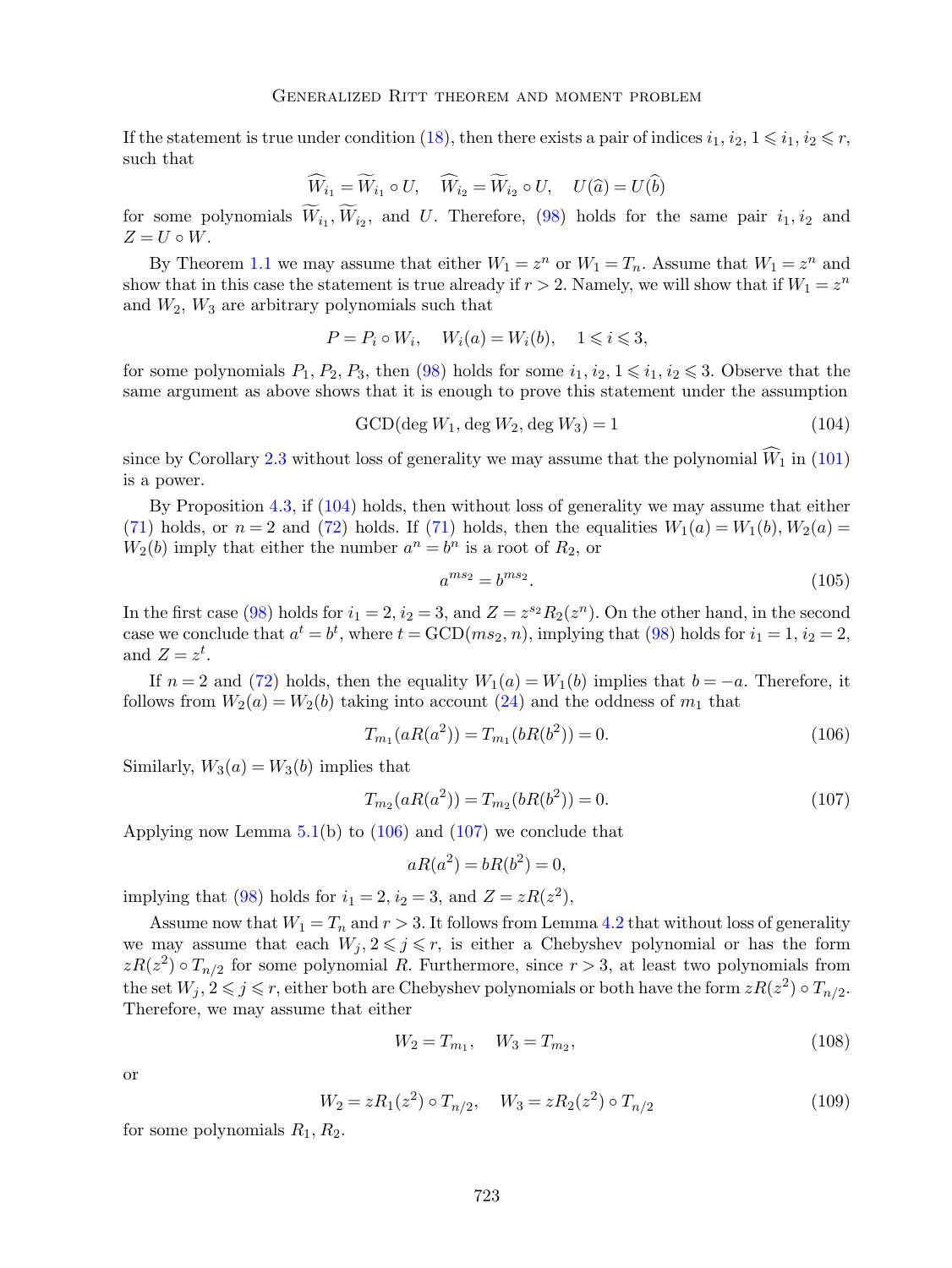If  $(108)$  holds, then  $(98)$  is satisfied by Lemma [5.1\(](#page-17-3)a). On the other hand,  $(109)$  implies  $(102)$ and  $(103)$ , where

$$
\widehat{W}_1 = T_2, \quad \widehat{W}_2 = zR_1(z^2), \quad \widehat{W}_3 = zR_2(z^2),
$$

and

$$
\widehat{a} = T_{n/2}(a), \quad \widehat{b} = T_{n/2}(b).
$$

Since  $\widehat{W}_1 = T_2 = \theta \circ z^2$ , where  $\theta = 2z - 1$ , it is already proved that there exists a pair of indices  $i_1, i_2, 1 \leq i_1, i_2 \leq r$ , such that

$$
\widehat{W}_{i_1} = \widetilde{W}_{i_1} \circ U, \quad \widehat{W}_{i_2} = \widetilde{W}_{i_2} \circ U, \quad U(\widehat{a}) = U(\widehat{b})
$$

for some polynomials  $W_{i_1}, W_{i_2}$ , and U. Therefore, [\(98\)](#page-18-3) holds for the same pair  $i_1, i_2$  and  $\overline{a}$  $Z = U \circ T_{n/2}$ . This finishes the proof.

By the main result of  $[PM09]$ , if P, Q is a solution of  $(1)$ , then there exist polynomials  $P_i, Q_i, V_i, W_i, 1 \leqslant i \leqslant r$ , such that

$$
Q = \sum_{i=1}^r Q_i
$$

and

$$
P = P_i \circ W_i, \quad Q_i = V_i \circ W_i, \quad W_i(a) = W_i(b), \quad 1 \leq i \leq r. \tag{110}
$$

Therefore, Theorem [1.2](#page-5-0) is a corollary of the following result.

THEOREM 5.3. For any polynomial P and  $a, b \in \mathbb{C}$  the minimal number r of compositional right factors  $W_i, 1 \leq i \leq r$ , of P such that  $W_i(a) = W_i(b), 1 \leq i \leq r$ , and any compositional right factor W of P satisfying  $W(a) = W(b)$  is a polynomial in one of  $W_i$ ,  $1 \leq i \leq r$ , does not exceed three.

Furthermore, if  $r = 2$ , then either

<span id="page-20-0"></span>
$$
P = U \circ z^{sn} R^n(z^n) \circ V, \quad W_1 = z^n \circ V, \quad W_2 = z^s R(z^n) \circ V,
$$
 (111)

where R, U, V are polynomials,  $n > 1$ ,  $s > 0$ ,  $GCD(s, n) = 1$ , or

<span id="page-20-1"></span>
$$
P = U \circ T_{nm} \circ V, \quad W_1 = T_n \circ V, \quad W_2 = T_m \circ V,\tag{112}
$$

where U, V are polynomials,  $n > 1, m > 1$ ,  $GCD(m, n) = 1$ .

On the other hand, if  $r = 3$ , then

<span id="page-20-3"></span><span id="page-20-2"></span>
$$
P = U \circ z^{2} R^{2}(z^{2}) \circ T_{m_{1}m_{2}} \circ V,
$$
\n
$$
V = V_{m_{1}m_{2}} - V_{m_{1}m_{2}} - (z R(z^{2}) \circ T_{m_{1}}) \circ V
$$
\n(113)

$$
W_1 = T_{2m_1} \circ V, \quad W_2 = T_{2m_2} \circ V, \quad W_3 = (zR(z^2) \circ T_{m_1m_2}) \circ V,
$$

where R, U, V are polynomials,  $m_1 > 1$ ,  $m_2 > 1$  are odd, and  $GCD(m_1, m_2) = 1$ .

Proof. Since any polynomial up to the linear equivalence has only a finite number of compositional right factors, we may find a finite number of compositional right factors  $W_i, 1 \leq i \leq r$ , of P such that  $W_i(a) = W_i(b)$ ,  $1 \leq i \leq r$ , and any compositional right factor W of P satisfying  $W(a) = W(b)$  is a polynomial in one of  $W_i$ ,  $1 \leq i \leq r$ . Furthermore, if the number r is minimal, then Proposition [5.2](#page-18-7) implies that  $r \leq 3$ .

If  $r = 2$ , then it follows from Theorems [2.1](#page-6-0) and [2.4](#page-8-0) that either [\(111\)](#page-20-0) or [\(112\)](#page-20-1) holds. On the other hand, if  $r = 3$ , then it follows from Theorem [3.1,](#page-9-0) Theorem [1.1,](#page-4-3) and Proposition [4.3](#page-15-9) that without loss of generality we may assume that either  $W_1 = z^n$  and one of conditions [\(71\)](#page-15-3) or [\(72\)](#page-15-6) holds, or  $W_1 = T_n$  and one of conditions [\(73\)](#page-15-7) or [\(74\)](#page-15-8) holds. However, as was shown in the proof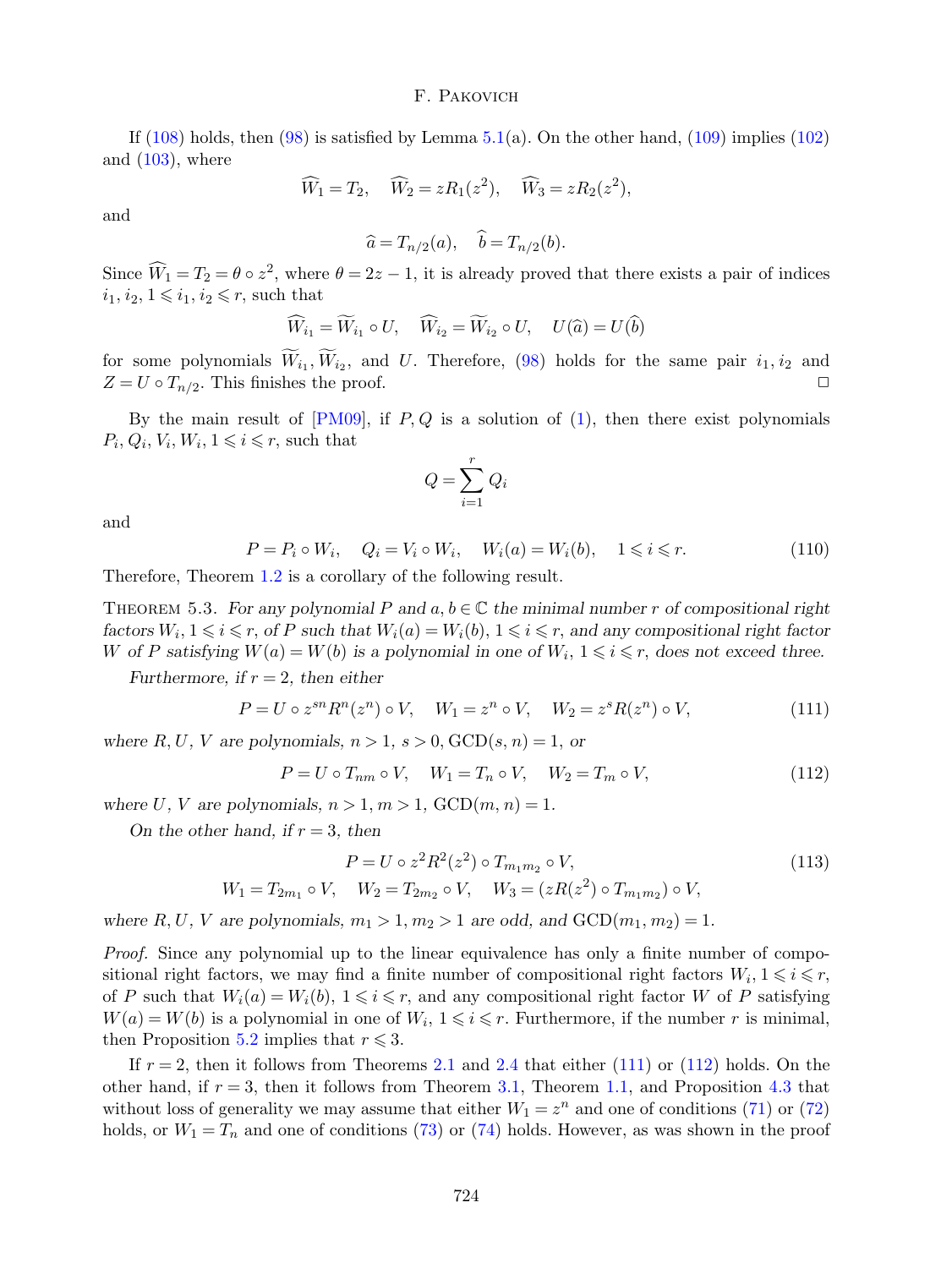of Proposition [5.2,](#page-18-7) the equality  $W_1 = z^n$  contradicts the minimality of r for  $r > 2$ . Furthermore,  $(73)$  contradicts the minimality of r by Lemma [5.1\(](#page-17-3)a). Therefore, taking into account the second formula in [\(90\)](#page-17-4), we conclude that if  $r = 3$ , then [\(113\)](#page-20-2) holds.

In conclusion we make several comments concerning relations of solutions of the third type listed in the formulation of Theorem [1.2](#page-5-0) with other types of solution, assuming for simplicity that  $V = z$ . First, it follows from  $W_1(a) = W_1(b)$  that either

$$
T_{m_1}(a) = T_{m_1}(b) \tag{114}
$$

or

<span id="page-21-0"></span>
$$
T_{m_1}(a) = -T_{m_1}(b). \tag{115}
$$

However, if [\(114\)](#page-20-3) holds, then we may replace  $Q_1 + Q_3$  by

$$
(V_1 \circ T_2 + V_3 \circ zR_1(z^2) \circ T_{m_2}) \circ T_{m_1},
$$

obtaining a solution of the second type. A similar argument shows that Q reduces to a solution of the second type unless the equality

<span id="page-21-2"></span>
$$
T_{m_2}(a) = -T_{m_2}(b) \tag{116}
$$

holds. Finally, unless

<span id="page-21-1"></span> $a \neq -b,$  (117)

we may replace  $Q_1 + Q_2$  by

$$
(V_1 \circ T_{m_1} + V_2 \circ T_{m_2}) \circ T_2,
$$

obtaining a solution of the first type.

The remarks above show that a solution of the third type reduces to other types of solution unless conditions  $(115)$ – $(117)$  are satisfied. Keeping the notation of Lemma [5.1](#page-17-3) it is easy to see that  $(115)$  and  $(116)$  imply the equalities

$$
m_1\alpha = \pi + \varepsilon_1 m_1 \beta + 2\pi k_1, \quad m_2\alpha = \pi + \varepsilon_2 m_2 \beta + 2\pi k_2,\tag{118}
$$

where  $\varepsilon_1 = \pm 1, \varepsilon_2 = \pm 1, k_1, k_2 \in \mathbb{Z}$ . Further, if  $\varepsilon_1 = \varepsilon_2$ , then

$$
\alpha = (u+v)\pi + \varepsilon_1\beta + 2\pi k_3, \quad k_3 \in \mathbb{Z},
$$

where u, v satisfy [\(96\)](#page-18-0). Since (96) for odd  $m_1, m_2$  implies that the numbers u, v have different parities we conclude that in this case  $a = -b$ . Therefore, solutions of the third type which cannot be reduced to solutions of other types are obtained from the system

$$
\alpha - \beta = \frac{\pi}{m_1} + \frac{2\pi k_1}{m_1}, \quad \alpha + \beta = \frac{\pi}{m_2} + \frac{2\pi k_2}{m_2},
$$

for some  $k_1 \in \mathbb{Z}, k_2 \in \mathbb{Z}$ . In particular, if conditions [\(115\)](#page-21-0)–[\(117\)](#page-21-1) are satisfied, then, since  $m_1, m_2$ are odd, the equalities

<span id="page-21-3"></span>
$$
T_{m_1m_2}(a) = \pm 1, \quad T_{m_1m_2}(b) = \pm 1 \tag{119}
$$

hold. Therefore, since  $W_3 = zR(z^2) \circ T_{m_1m_2}$  and

<span id="page-21-4"></span>
$$
T_{m_1m_2}(a) = T_{m_2}(T_{m_1}(a)) = T_{m_2}(-T_{m_1}(b)) = -T_{m_1m_2}(b),
$$
\n(120)

it follows from  $W_3(a) = W_3(b)$  that necessarily

$$
R(1) = 0.\t(121)
$$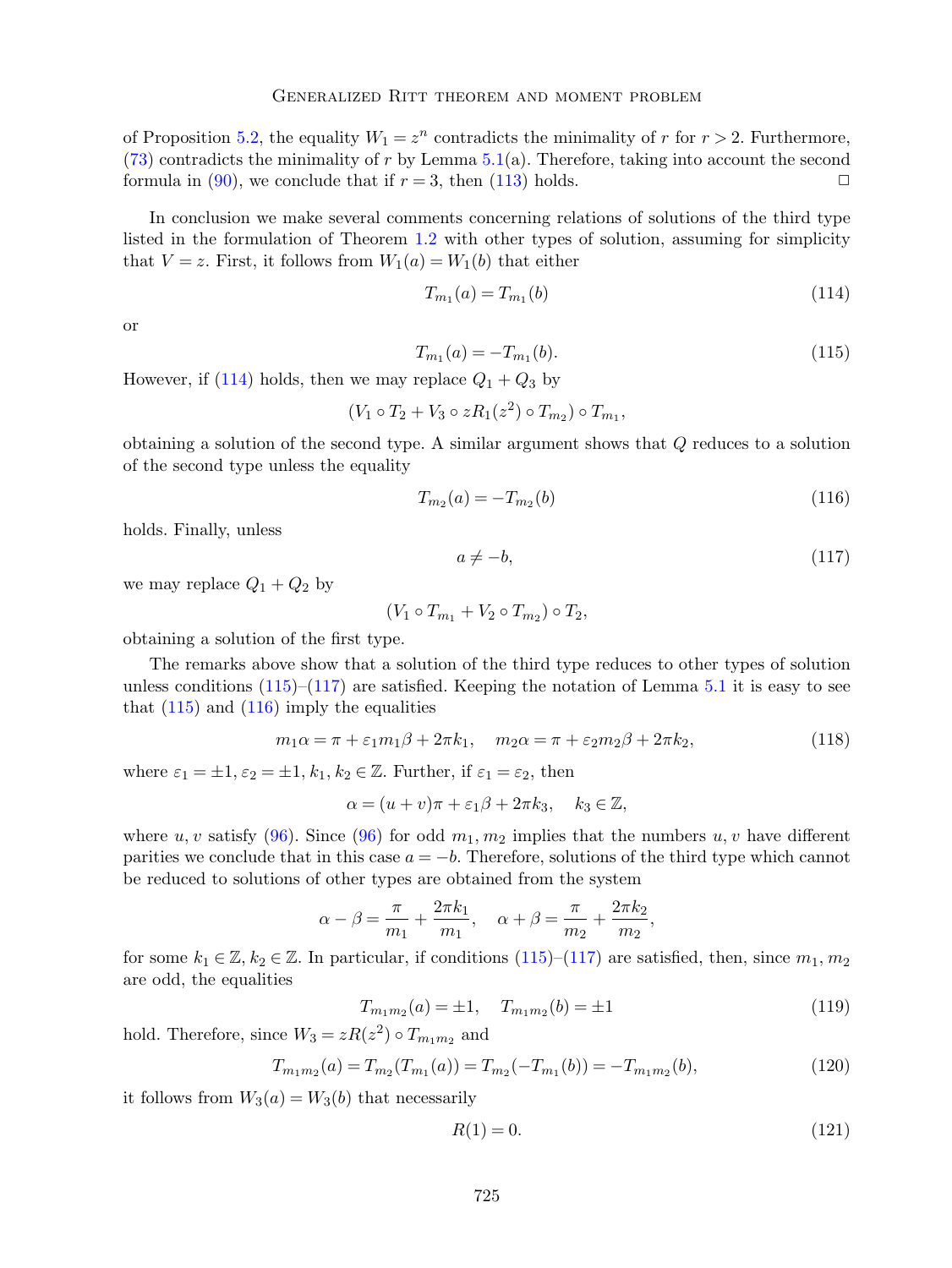Finally, observe that in general a solution of the third type may not be obtained as a sum of only two reducible solutions. Consider for example the following in a sense the simplest possible solution of the third type:

<span id="page-22-0"></span>
$$
P = z2 R2(z2) \circ Tm1m2, \quad Q = T2m1 + T2m2 + zR(z2) \circ Tm1m2,
$$
\n(122)

where  $R(z) = z - 1$ , and a, b satisfy conditions [\(115\)](#page-21-0)–[\(117\)](#page-21-1). Assume additionally that  $m_1, m_2$ are different prime numbers greater than three, and show that such Q can not be represented as a sum of two reducible solutions.

Observe first that P is not linearly equivalent to a Chebyshev polynomial since  $\pm 1$  are critical values of  $T_{m_1m_2}$  and at the same time are critical points of the polynomial  $z^2R^2(z^2) = z^2(z^2 - 1)^2$ , implying that  $P$  has critical points of multiplicity four. Further, show that up to the linear equivalence compositional right factors of P are  $T_2$ ,  $T_{m_1}, T_{m_2}, T_{2m_1m_2}, T_{2m_2}, T_{2m_1}, T_{m_1m_2}$ , or  $z(z^2 - 1) \circ T_{m_1 m_2}$ . Indeed, all the polynomials above are clearly right factors of P. On the other hand, since m and n are odd, it follows from Lemma [4.2](#page-13-0) applied to the equality

$$
P = z^2(z^2 - 1)^2 \circ T_{m_1 m_2} = U \circ W
$$

that if W is a compositional right factor of P, then either  $m_1m_2$  deg W or W is linearly equivalent to a Chebyshev polynomial. In the first case Corollary [2.2](#page-7-1) yields that  $W = V \circ T_{m_1 m_2}$ , where V is a right factor of  $z^2(z^2-1)^2$ , implying that W is linearly equivalent either to  $T_{2m_1m_2}$  or  $z(z^2-1) \circ T_{m_1m_2}$ . On the other hand, taking into account that  $m_1$ ,  $m_2$  are prime numbers greater than three and deg  $z^2(z^2-1)^2=6$ , in the second case W is linearly equivalent either to one of the Chebyshev polynomials listed above or to a Chebyshev polynomial whose order is divisible by three. However, the last case is not possible, for otherwise  $T_3$  also would be a right factor of  $P$  and Lemma [4.2](#page-13-0) applied to the equality

$$
P = \frac{z+1}{2} \left(\frac{z-1}{2}\right)^2 \circ T_{2m_1m_2} = F \circ T_3
$$

would imply that P is linearly equivalent to a Chebyshev polynomial.

Since a and b satisfy conditions  $(115)$ – $(117)$ , and  $(119)$  and  $(120)$  hold, among compositional right factors W of P only the polynomials  $T_{2m_1}, T_{2m_2}, T_{2m_1m_2}$ , and  $z(z^2 - 1) \circ T_{m_1m_2}$  satisfy the condition  $W(a) = W(b)$ . Therefore, taking into account that  $T_{2m_1m_2}$  is a polynomial in  $T_{2m_1}$  as well as a polynomial in  $T_{2m_2}$ , we conclude that if Q may be represented as a sum of at most two reducible solutions, then Q has the form

<span id="page-22-1"></span>
$$
Q = V_1 \circ W_1 + V_2 \circ W_2,\tag{123}
$$

where  $W_1, W_2$  are different polynomials from the set

$$
S = \{T_{2m_1}, T_{2m_2}, z(z^2 - 1) \circ T_{m_1m_2}\}\
$$

and  $V_1, V_2 \in \mathbb{C}[z]$ .

Denote by  $W_3$  the polynomial from the set S distinct from  $W_1, W_2$ . Since  $Q = W_1 + W_2 + W_3$ by  $(122)$ , it follows from  $(123)$  that the equality

$$
W_3 = (V_1 - 1) \circ W_1 + (V_2 - 1) \circ W_2
$$

holds. However, this equality is impossible since any two polynomials  $W_1, W_2$  from S have a common compositional right factor which is not a compositional right factor of W3.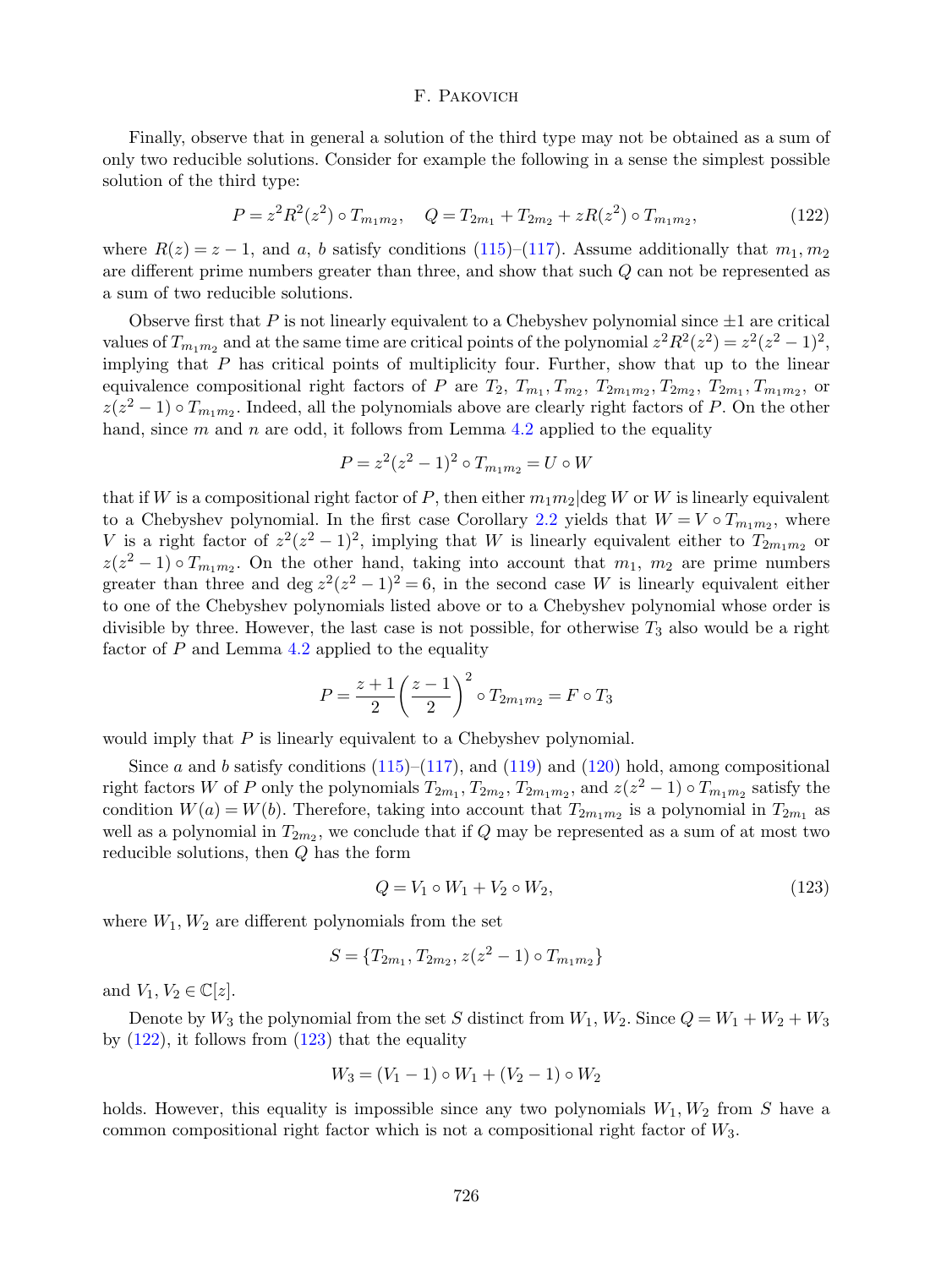#### Generalized Ritt theorem and moment problem

**REFERENCES** 

- <span id="page-23-20"></span>BT00 Y. Bilu and R. Tichy, The Diophantine equation  $f(x) = q(y)$ , Acta Arith. **95** (2000), 261–288.
- <span id="page-23-14"></span>BBY05 M. Blinov, M. Briskin and Y. Yomdin, Local center conditions for the Abel equation and cyclicity of its zero solution, in Complex analysis and dynamical systems II: a conference in honor of Professor Lawrence Zalcman's sixtieth birthday, June 9–12, 2003, Nahariya, Israel, Contemporary Mathematics, vol. 382 (American Mathematical Society, Providence, RI, 2005), 65–82.
- <span id="page-23-0"></span>BFY98 M. Briskin, J.-P. Françoise and Y. Yomdin, Une approche au problème du centre-foyer de Poincaré, C. R. Acad. Sci. Paris, Sér. I, Math. 326 (1998), 1295-1298.
- <span id="page-23-1"></span>BFY99 M. Briskin, J.-P. Françoise and Y. Yomdin, Center conditions, compositions of polynomials and moments on algebraic curve, Ergodic Theory Dynam. Systems 19 (1999), 1201–1220.
- <span id="page-23-2"></span>BFY00a M. Briskin, J.-P. Françoise and Y. Yomdin, Center condition II: parametric and model center problems, Israel J. Math. 118 (2000), 61–82.
- <span id="page-23-3"></span>BFY00b M. Briskin, J.-P. Françoise and Y. Yomdin, Center condition III: Parametric and model center problems, Israel J. Math. 118 (2000), 83–108.
- <span id="page-23-4"></span>BFY01 M. Briskin, J.-P. Françoise and Y. Yomdin, *Generalized moments, center-focus conditions and* compositions of polynomials, in Operator theory, system theory and related topics, Operator Theory: Advances and Applications, vol. 123 (Birkhäuser, Basel, 2001), 161–185.
- <span id="page-23-15"></span>BRY10 M. Briskin, N. Roytvarf and Y. Yomdin, Center conditions at infinity for Abel differential equations, Ann. of Math. (2) 172 (2010), 437–483.
- <span id="page-23-16"></span>BY05 M. Briskin and Y. Yomdin, Tangential version of Hilbert 16th problem for the Abel equation, Mosc. Math. J. 5 (2005), 23–53.
- <span id="page-23-5"></span>Chr00 C. Christopher, Abel equations: composition conjectures and the model problem, Bull. Lond. Math. Soc. 32 (2000), 332–338.
- <span id="page-23-18"></span>Eng41 H. Engstrom, Polynomial substitutions, Amer. J. Math. 63 (1941), 249–255.
- <span id="page-23-21"></span>Fri $73$  M. Fried, On a theorem of Ritt and related diophantine problems, J. Reine Angew. Math. 264 (1973), 40–55.
- <span id="page-23-17"></span>MP11 M. Muzychuk and F. Pakovich, Jordan–Holder theorem for imprimitivity systems and maximal decompositions of rational functions, Proc. Lond. Math. Soc.  $(3)$  102  $(2011)$ , 1–24.
- <span id="page-23-7"></span>Pak02 F. Pakovich, A counterexample to the 'composition conjecture', Proc. Amer. Math. Soc. 130 (2002), 3747–3749.
- <span id="page-23-8"></span>Pak03a F. Pakovich, On the polynomial moment problem, Math. Res. Lett. 10 (2003), 401–410.
- <span id="page-23-6"></span>Pak03b F. Pakovich, *Polynomial moment problem*, Mosc. Math. J. **3** (2003), Addendum to [Y. Yomdin, Center problem for Abel equation, compositions of functions and moment conditions, Mosc. Math. J. 3 (2003), 1167–1195].
- <span id="page-23-9"></span>Pak04 F. Pakovich, On polynomials orthogonal to all powers of a Chebyshev polynomial on a segment, Israel J. Math 142 (2004), 273–283.
- <span id="page-23-10"></span>Pak05 F. Pakovich, On polynomials orthogonal to all powers of a given polynomial on a segment, Bull. Sci. Math. 129 (2005), 749–774.
- <span id="page-23-22"></span>Pak09 F. Pakovich, Prime and composite Laurent polynomials, Bull. Sci. Math. 133 (2009), 693–732.
- <span id="page-23-11"></span>PM09 F. Pakovich and M. Muzychuk, Solution of the polynomial moment problem, Proc. Lond. Math. Soc. (3) 99 (2009), 633–657.
- <span id="page-23-12"></span>PRY04 F. Pakovich, N. Roytvarf and Y. Yomdin, Cauchy type integrals of algebraic functions, Israel J. Math. 144 (2004), 221–291.
- <span id="page-23-19"></span>Rit22 J. Ritt, Prime and composite polynomials, Trans. Amer. Math. Soc. 23 (1922), 51–66.
- <span id="page-23-13"></span>Roy01 N. Roytvarf, Generalized moments, composition of polynomials and Bernstein classes, in Entire functions in modern analysis: Boris Levin memorial conference, Israel Mathematical Conference Proceedings, vol. 15 (Bar-Ilan University, Ramat-Gan, Israel, 2001), 339–355.